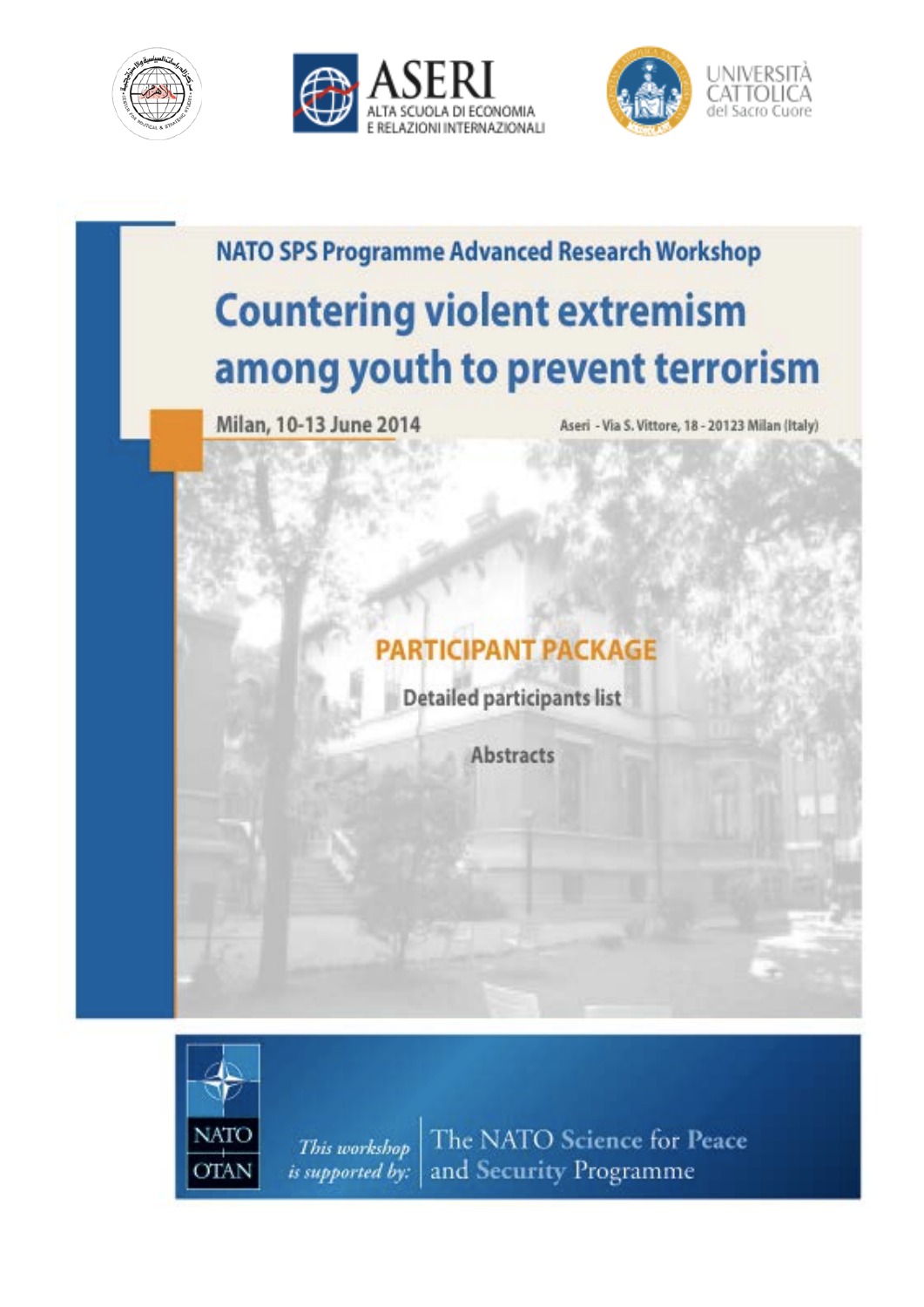





**Mayor Pete Airey**

**NATO Centre of Excellence | Defence Against Terrorism**

coursedir@coedat.nato.int coedat.uk@gmail.com

Major Pete Airey is a British Army officer. He is currently the Senior National Representative, and Activity Director, at the NATO Centre of Excellence for Defence Against Terrorism, in Ankara, Turkey. He has served three operational tours in combat roles in Helmand Province, Afghanistan (2006, 2008 and 2010). Subsequently, he served as a team leader in a UK Military Counter Terrorism Capacity Building Unit on various assignments abroad. He has a Master's degree in International Security, and is also a graduate of the UK Joint Services Command and Staff College.

> **Mr. Cristian Barna National Intelligence Academy** cristibarna@yahoo.com

Cristian Barna is Associate Professor at the "Mihai Viteazul" National Intelligence Academy (Bucharest, Romania), the Head of the Political Science and International Relations Department and former practitioner in the field of intelligence. He is also visiting professor at Bucharest University, The Faculty of Sociology. He holds a PhD in Sociology and his area of expertise are applied sociology, intelligence and security studies, geopolitics, security organizations, organized crime and terrorism.

> **Mrs. Vivienne Chin Associate International Centre for Criminal Law Reform and Criminal Justice Policy, Vancouver, Canada** viviennechin@shaw.ca

Vivienne is a criminal justice professional with more than 25 years of experience in the security and justice sectors, having worked in a government service (Singapore), an inter-governmental agency (Commonwealth Secretariat, London), a non-governmental professional organization (Commonwealth Magistratesí and Judgesí Association, London) and currently a United Nations affiliated research institute (International Centre for Criminal Law Reform and Criminal Justice Policy, Vancouver).

She has focused on the promotion of the rule of law and good governance, human rights, peace-building, criminal justice reform and policy development, and institution building in post-conflict societies. This includes programmes to assist the effective implementation of international standards and norms and international treaties in particular those relating to counter-terrorism, transnational organized crime, human trafficking and smuggling, womenís rights and violence against women, corruption, juvenile justice, youth at risk, crime prevention, prison reform and the social reintegration of young and adult offenders.

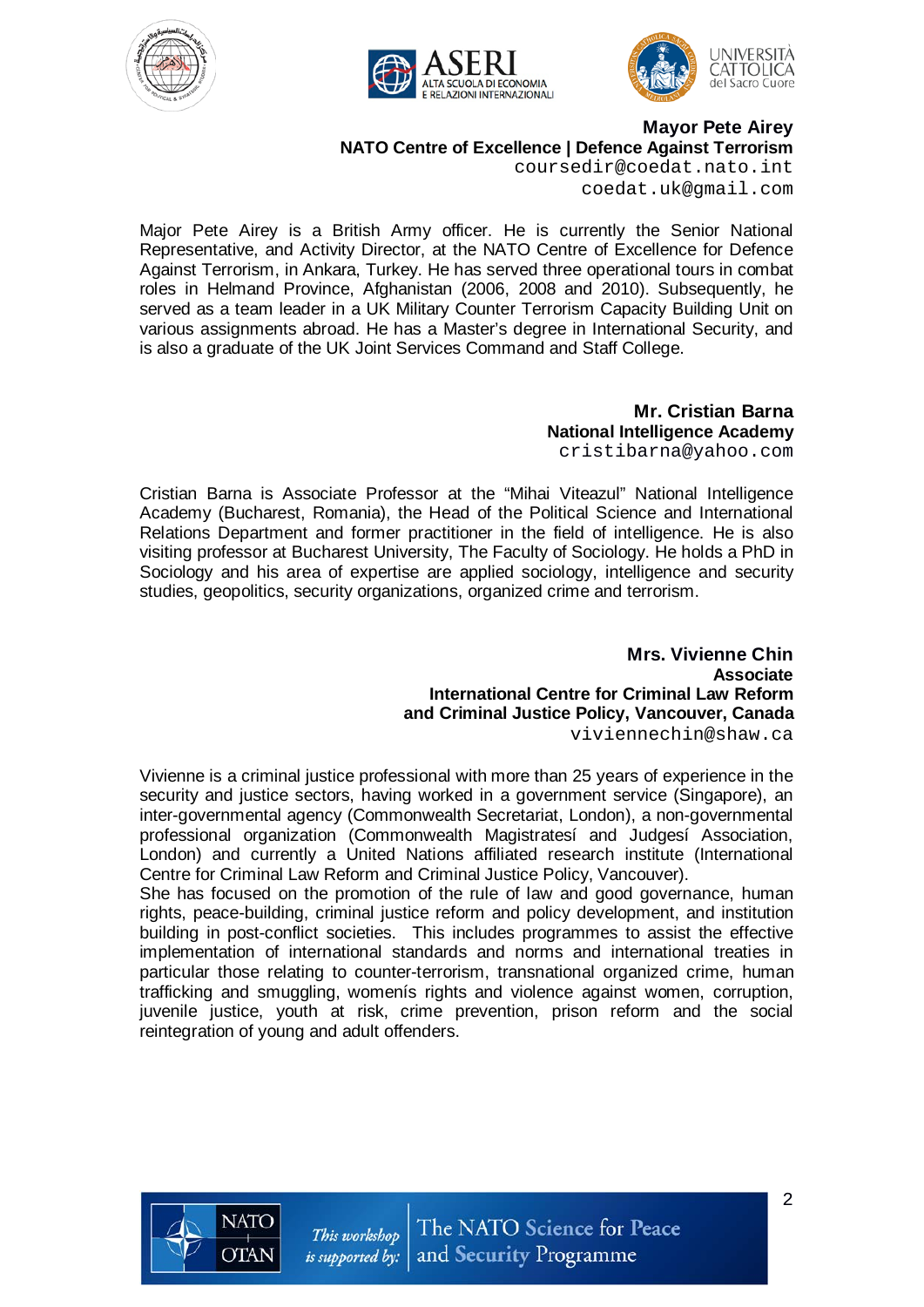





#### **Prof. Yvon Dandurand School of Criminology and Criminal Justice, University of the Fraser Valley, Abbotsford, BC and International Centre for criminal Law Reform and Criminal Justice Policy, Vancouver, Canada**

Yvon.Dandurand@ufv.ca

Yvon Dandurand is a member of the School of Criminology and Criminal Justice at the University of the Fraser Valley and a Senior Associate of the International Centre for Criminal Law Reform and Criminal Justice Policy, a United Nations affiliated research institute. He specializes in comparative criminal law and criminal justice research. He has been involved in numerous criminal justice reform and capacity building projects in Canada and abroad, including several projects and studies in the areas of terrorism, organized crime, human trafficking, witness protection, corruption, and crime prevention. He conducted research on counter-terrorism measures and on international cooperation in the fight against terrorism. He co-authored a study, on behalf of the Terrorism Prevention Branch, UNODC, on the link between organized crime and terrorism. He conducted international consultations in Africa and prepared a draft "Anti-Money Laundering and Counter Terrorism Financing Policy" for the African Development Bank - Tunis. He drafted a Handbook on Criminal Justice Responses to Terrorism, published by the UNODC, focusing on the measures required to build the capacity of criminal justice systems and strengthen the rule of law while facing the many challenges associated with implementing the global conventions and protocols relating to terrorism.

## **Mr. Valerio de Divitiis Italian Team for Security, Terroristic Issues & Managing Emergencies (ITSTIME) Catholic University of Sacred Heart**

dedivitiis@gmail.com

Mr. Valerio de Divitiis joined the Italian Team for Security Terroristic Issues & Managing Emergencies (ITSTIME) Research Centre at Università Cattolica in 2014. After completing his studies in International Relations and Geopolitics (2007) focusing on terrorism and transnational organised crime topics, since 2008 Valerio has been working at international/multilateral level through serving the Action against Terrorism Unit of the OSCE, the Rule of Law Unit of the UNODC in Iran (2009-2011), the Mission to Montenegro of the IOM (2010), the EU Agency for Fundamental Rights ( 2012) as well as the UNODC Regional Section for Europe and Central/West Asia (2013). In the same year Valerio consulted for the EU Parliament-Grand National Assembly of Turkey Exchange and Dialogue Project to sustain convergence of understanding on Terrorism matters. Currently, as independent expert, Valerio assists the EC in the field of Justice, Freedom and Security with particular regard to counter terrorism/violent extremism, he is researcher at the International Institute of Higher Studies in Criminal Sciences (ISISC) as well as he is acting advisor for the NATO Center of Excellence-Defence Against Terrorism. Since 2007 Valerio has been contributing to the NATO Science for Peace and Security (SPS) Programme to support cooperation among the NATO and its Partner Countries to address common security threats

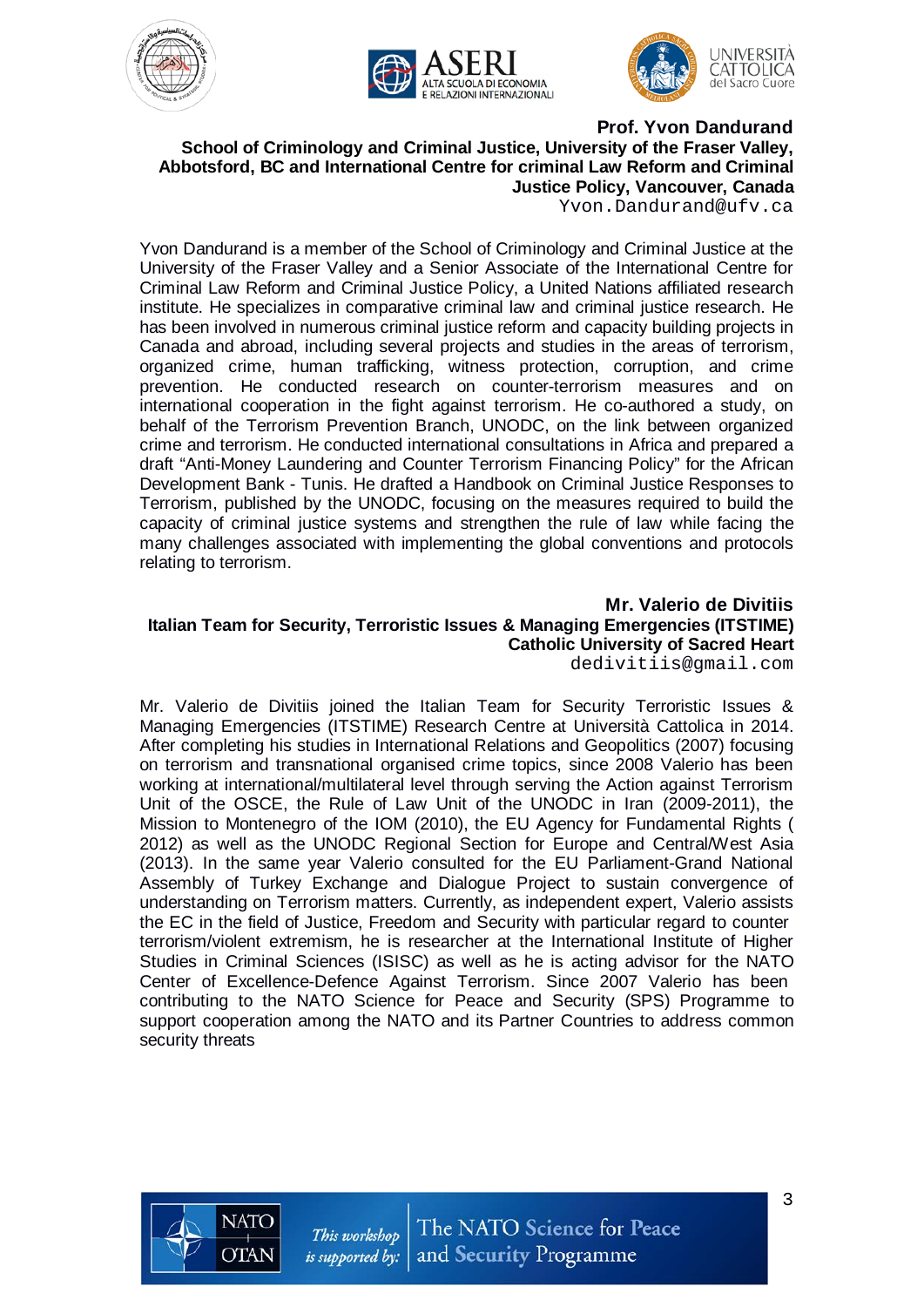





**Assoc. Prof. Siddik Ekici Acting Security Counsellor - Turkish Embassy**

ekicisd@hotmail.com

Currently works as the Acting Security Counsellor at the Turkish Embassy in Vienna-Austria and holds the rank of Chief Superintendent, 3rd Grade in the Turkish National Police.

Within the Turkish National Police, he served in various departments and as the Chief of Police of several important districts in Turkey.

He obtained his Masters Degree in Criminal Justice and his PhD Degree in Public Administration from the University of North Texas in the USA. His doctoral dissertation focuses on the reasons why individuals join terror groups and his continuing studies are merely about terrorism, radicalization, juvenile delinquency, public administration, security policies and emergency management.

> **Dr. Sajjan Gohel London School of Economics**

S.M.Gohel@lse.ac.uk

Dr. Sajjan Gohel's research interests include Islamist Ideology and doctrine; transnational political violence; the role of New Media for strategic communications and protest movements; comparative Middle East, South Asia and East Asia politics,

Dr. Gohel is International Security Director for the Asia-Pacific Foundation (APF) thinktank which provides analysis on a variety of global security and geo-political issues and is frequently consulted by governmental and military bodies.

In addition, Dr. Gohel has written Op-Ed pieces for print media as well as serving as a guest commentator for television and radio news networks including for the BBC, ITN, Sky News, CNN, ABC (United States), CBS, NBC, MSNBC, CTV, CBC, ABC (Australia), Al-Jazeera and Al-Arabiya. Dr. Gohel is also a regular speaker at international conferences on terrorism and security issues. Dr. Gohel is currently on the editorial review board for the Naval Postgraduate School's journal 'Combating Terrorism Exchange' (CTX).

Dr. Gohel has written testimony and provided oral evidence for the United Kingdom's House of Commons Foreign Affairs Committee on topics including 'Global Security: Afghanistan' (2009) and 'The UK's Foreign Policy Towards Afghanistan And Pakistan' (2010). In 2005, Dr. Gohel was asked by the United Nations Human Rights Commission (UNHCR) to produce an assessment on the killing of prominent Lebanese politician Rafik Hariri and the political and security challenges that would arise from his death.

In 2005, Dr. Gohel formed part of a high-level working group that analysed the terrorist-related challenges and threats in Europe and produced a working paper for the then European Union counter-terrorism co-ordinator, Gijs De Vries.

Dr. Gohel serves as a visiting lecturer and teacher to the NATO School in Oberammergau (Germany), NATO Centre of Excellence Defence Against Terrorism in Ankara (Turkey) and the George C. Marshall European Center for Security Studies. He is also part of the 'Partnership for Peace Consortium: Combating Terrorism Working Group' organised by the George C. Marshall European Center for Security Studies, the OSCE and NATO. Dr. Gohel received his BA (Hons) in Politics from Queen Mary, University of London. Dr. Gohel also obtained an MSc in Comparative Politics from the LSE and a PhD at the LSE entitled, 'Insurrection Of The Ideologues: The Evolution of Egyptian Radical Ideological Thought from Hasan al-Banna to Ayman al-Zawahiri.

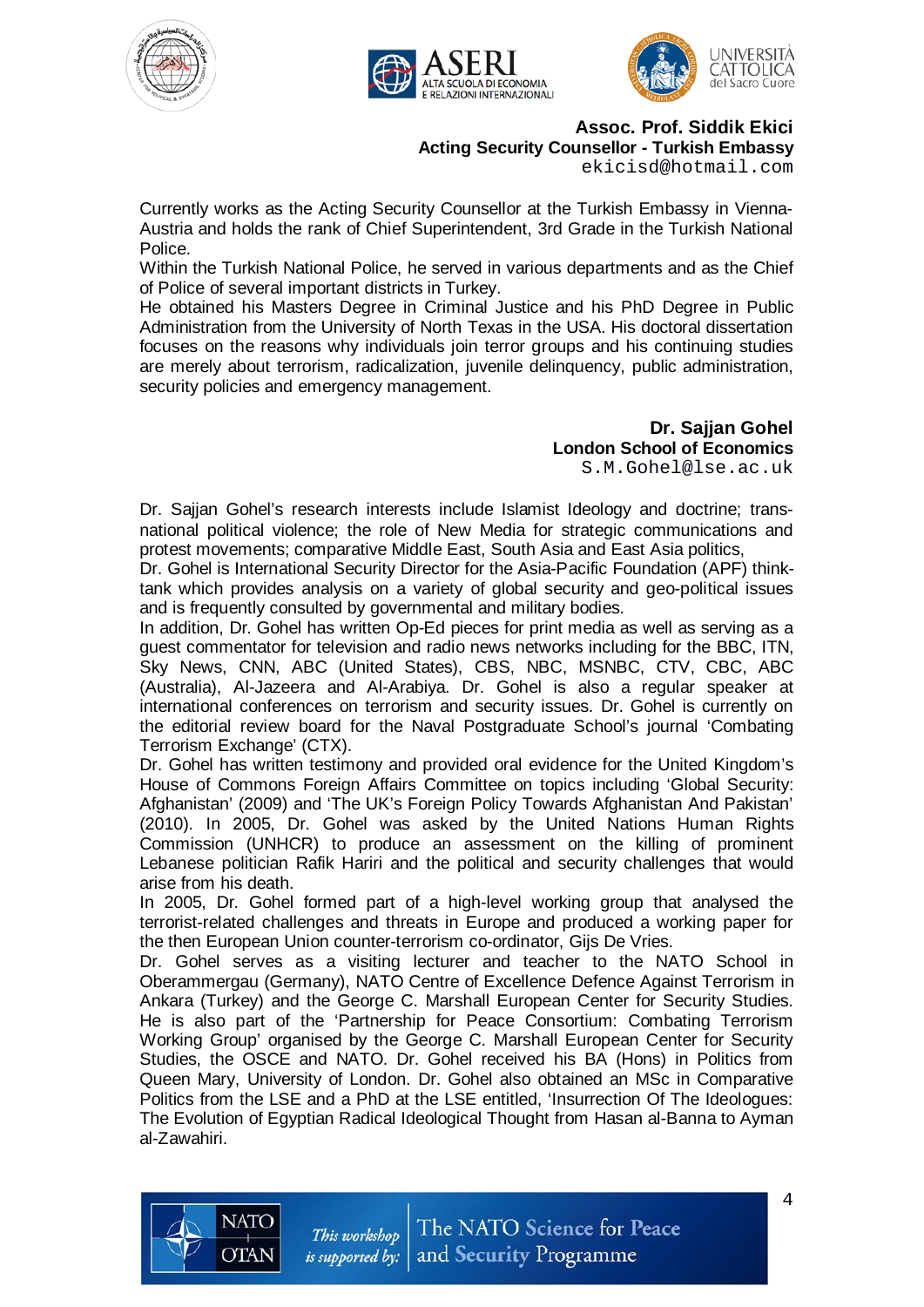





**Mr. Abdi Ashur Hassan Serendi and Hiil-Walaal Youth Rehabilitation centers**

aah2@pc.dk

Academic career : MSc. in Electrical Engineering from University of Manchester Institute of Science and Technology (UMIST), UK.

Trained in Conflict Resolution, Austrian Study Center for Conflict Resolution (ASPR), Austria and University of Pisa, Italy.

Professional career :

Since 2012- Operations Manager, Serendi Rehabilitation Centre, Mogadishu, Somalia Serendi is a rehabilitation centre for formal Al-Shabaab fighters.

1999 - 2012 Environmental manager, DONG Energy, Denmark. (DONG Energy is one of the Northern Europe's leading energy groups. www.dongenergy.com)

1995-1996 UNV sub-regional programme in Eastern Africa, UNDP, Programme Development Officer, Kenya

1994 - 1995 United Nations Operation in Somalia (UNOSOM), National Officer for Policy Research Analysis, Somalia.

#### **Assoc. Prof. Dr. Rovshan Ibrahimov Head of Foreign Policy Analysis Department Center for Strategic Analysis under the President of the Azerbaijan Republic**

rovshanibrahimov@gmail.com

Born in Baku, Azerbaijan in 1975. Dr. Ibrahimov received bachelor degree on International Relations at Ankara University in 1998. Defended own master degree at the same University in 2001 (Thesis topic: the EU TACIS Program and Azerbaijan). In 2008 received Phd on political sciences from Ankara University (Thesis topic: The relations between the EU and the Southern Caucasus Republics).

Dr. Ibrahimov has worked at Qafqaz University since 1999. He has taken positions of Director for Center of Energy Studies, Head of Region Studies Department, and Vice-Rector on External Affairs. Since 2003 till today take a position of Head of International Relations, founder of this department.

Since 2011 Dr. Ibrahimov has taken position of Head of Foreign Policy Analysis at Center for Strategic Studies under the President of Azerbaijan Republic. Dr. Ibrahimov is the expert in the number of strategic centers in Turkey, Russia, and Great Britain.

2010-2012 Co-producer `Gundem` TV program on foreign policy. Research interest: Energy policy and security, Azerbaijan Foreign Policy, International Politics, Theories of International Relations, Conflict Studies. He has delivered lectures in Wroslaw University in Poland, Siegen University (Germany), SDU (Kazakhstan) and Oil Academy and Odlar Yurdu (Azerbaijan).

Author on more than hundred articles and comments.

**Dr. Alexander Iskandaryan Director of Caucasus Institute** iskand@c-i.am

Alexander Iskandaryan is a political scientist, the Director of the Yerevan-based Caucasus Institute. His areas of study are ethnopolitical conflicts, post-Communist transformations and nation building in the former USSR in general and in the Caucasus in particular. He has published, taught and spoken on the emergence of post-Soviet institutions, elites and identities; he has also conducted and supervised research on conflicts, migrations, discourses, media development and cross-border integration.



The NATO Science for Peace This workshop and Security Programme is supported by: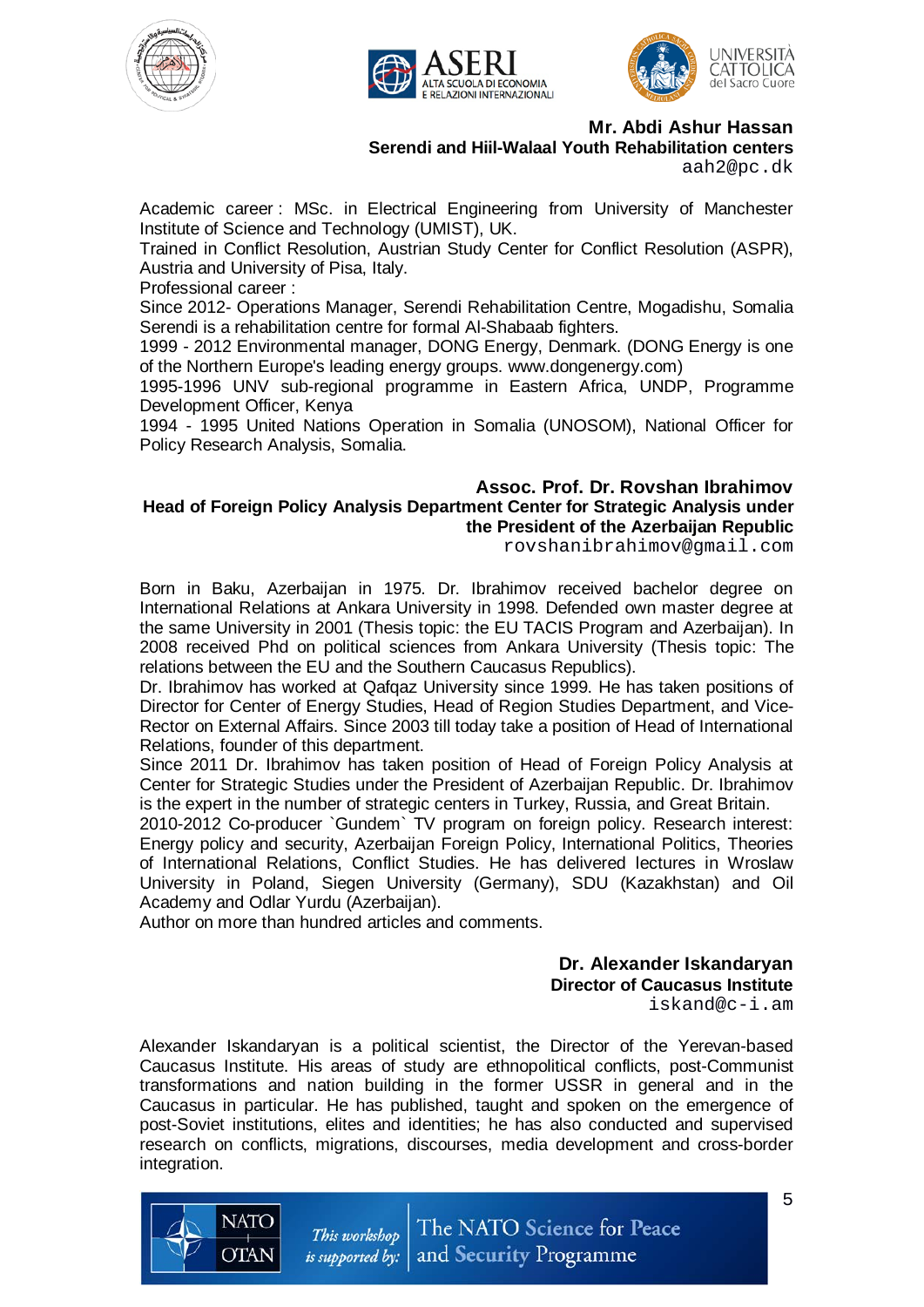





#### **Dr. Zafar Nawaz Jaspal Director and Associate Professor School of Politics and International Relations Quaid-I-Azam University** jaspal\_99@hotmail.com / znjaspal@qau.edu.pk

Dr. Zafar Nawaz Jaspal is Director and Associate Professor at the School of Politics and International Relations, Quaid-I-Azam University, Islamabad, Pakistan, where he teaches various aspects of Strategic Studies; International Security; Nuclear/Missile Proliferation; Terrorism including CBNR Terrorism and Countermeasures; Arms Control/Disarmament; Domestic and Foreign Policies of the country. His is also a Lead Researcher/Convener of the Program in Domestic and International Security Communication (DISC) at the School.

He is advisor on Non-Proliferation to the South Asian Strategic Stability Institute, Islamabad/London and a Course Coordinator at the Foreign Services Academy, Ministry of Foreign Affairs, Islamabad. Prior to joining the University (in August 2002), Dr. Jaspal had been a Research Fellow at the Institute of Strategic Studies, Islamabad and Islamabad Policy Research Institute, Islamabad, Pakistan.

Dr. Jaspal, as a Guest Speaker/Visiting Lecturer, had delivered and still continues to deliver lectures at many professional and training institutions including distinguished NATO School, Oberammergau, Germany; Center of Excellence: Defence against Terrorism, Ankara, Turkey; National Security & War Courses of Pakistan's National Defence University; Intelligence Bureau Academy, Command and Staff College Quetta; Air War College, Karachi, and Foreign Service Academy of the Ministry of Foreign Affairs, Pakistan.

 He holds PhD and M. Phil in International Relations and M.A. in Political Science. His PhD dissertation title was: "South Asian Nuclearization: Implications for Regional Security and Nuclear Non-Proliferation Regime." He did advance Post Graduate Certificate courses in Peace and Conflict Studies, from European Peace University Stadtschlaining, Austria; Peace Research, International Relations and Foreign Policy Analysis from Oslo University, Norway. He also did CMC Training Course/ Cooperative Monitoring from Sandia National Laboratories, Albuquerque, New Mexico, United States

 Dr. Jaspal research interests include Proliferation of nuclear weapons and missiles systems, particularly in South Asia and Middle East; Arms Control/Disarmament and Nuclear Nonproliferation regime; Pakistan's internal and external security puzzles; Trends in the global and domestic politics of Pakistan; Terrorism, particularly CBRN Terrorism; and Bio-security.

Dr Jaspal is a widely published scholar with over 90 (50+ in HEC recognized Journals) academic research papers, monographs and chapters in edited volumes published in Pakistan and overseas. He participated as a speaker in more than 150 National and International Seminars/ Conferences/Workshops/Group meetings etc. He had regularly (Oct 2005-Sept 2013) wrote a weekly Column for Weekly Pulse Pakistan's leading English weekly. He also provides frequent expert commentary to international and local electronic media, i.e. BBC, PTV, ATV, Dawn, Pakistan Radio, Al. Jazeera, Al Arabia, Press TV, Waqat TV, etc.

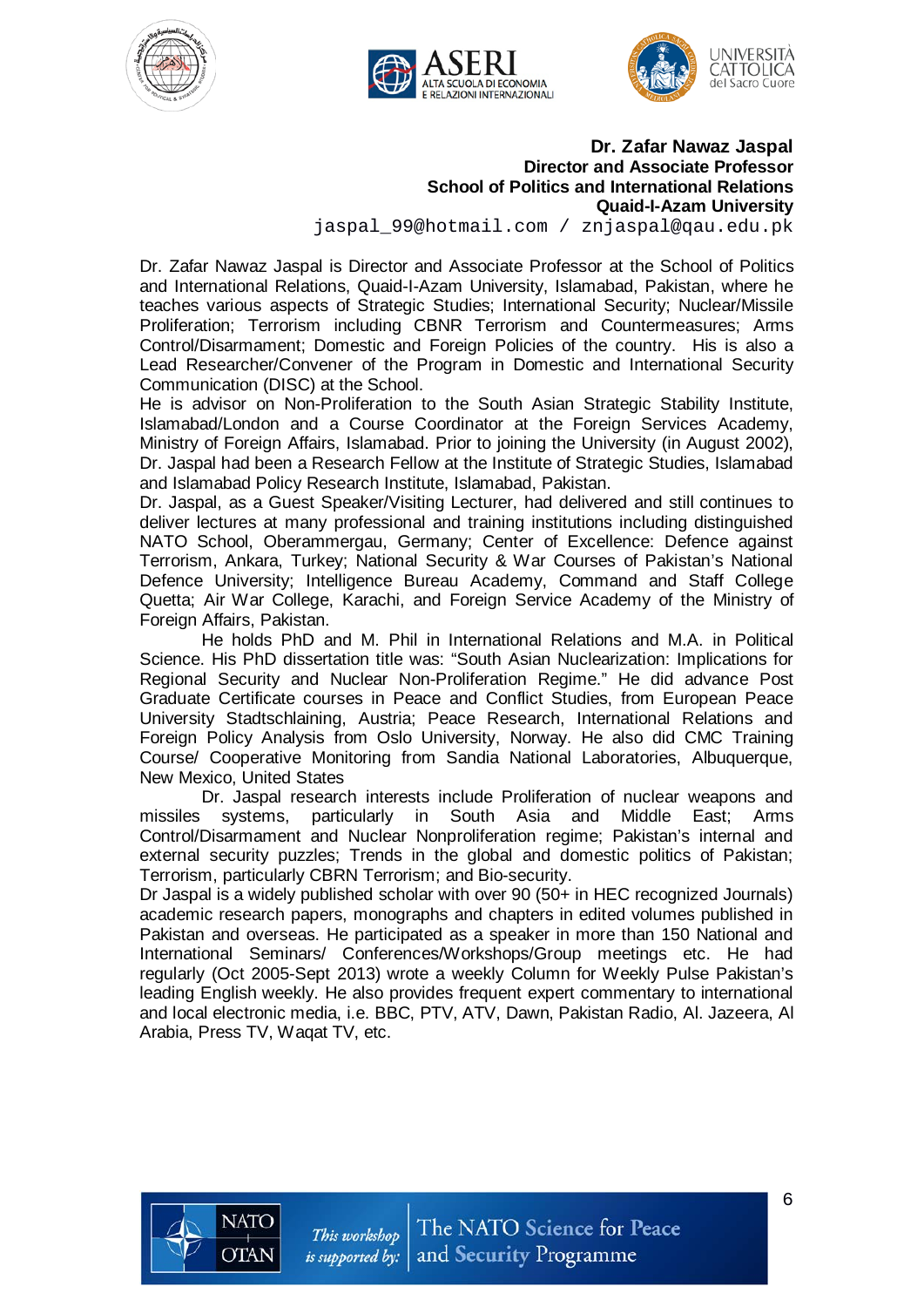





**Mr. Mehdi Knani OSCE**

Mehdi.Knani@osce.org

Mehdi Knani is Programme Manager on Countering Violent Extremism and Radicalization that Lead to Terrorism (VERLT) in the Transnational Threats Department/Action against Terrorism unit of the Organization for Security and Cooperation in Europe (OSCE), the largest regional security arrangement under Chapter VIII of the United Nations Charter. Mehdi is responsible for the design and implementation of capacity-building activities for requesting OSCE participating States, as well as broader co-ordination of the Organization's activities in the field of countering VERLT following a multi-dimensional approach, which upholds human rights and the rule of law and draws on multi-stakeholder collaboration. He recently coauthored a policy guidebook on "Preventing Terrorism and Countering Violent Extremism and Radicalization that Lead to Terrorism: A Community-Policing Approach" and is leading on a joint initiative of the OSCE and the Global Counterterrorism Forum (GCTF) on women and countering violent extremism. Mehdi joined the Unit in 2007 and previously managed activities in the fields of public-private partnerships in countering terrorism; container and supply chain security; and non-nuclear critical infrastructure protection. Mehdi is a graduate of the Institut d'Etudes Politiques of Strasbourg, France, and the Vienna Diplomatic Academy, Austria.

> **Dr. Daniel Köhler Institute for the Study of Radical Movements (ISRM)**

daniel\_koehler@freenet.de

Daniel Köhler obtained a degree in Magister Artium at Princeton University/Free University Berlin and he graduated as best of class 2010/2011 in the Master of Peace and Security Studies (University of Hamburg). He is currently Director of Research 'Institute for the Study of Radical Movements (ISRM)', Research Lead Hayat Counselling Program and Analyst and Scientific Advisor EXIT-Germany. His fields of study are Religious Studies; Political Science; Economics, International Relations, Peace and Security Studies.

> **Mr. Yani Kozaliev Officer, National Intelligence Agency** yaniko30@gmail.com

2003-2014 : SANS SOFIA, National security, Religious extremism and terrorism 1999-2003 : Bachelor degree- Academy of ministry of interior 2003-2009 : Mater in Law faculty

**Prof. Alexandre Kukhianidze Professor of the Department of Political Science at Tbilisi State University ) Director of the Caucasus Office of Transnational Crime and Corruption Center (TraCCC)**

alex\_kukhianidze@yahoo.com

Alexandre Kukhianidze is Professor of Political Science at Tbilisi State University (Georgia) and Director of the Caucasus Office of Transnational Crime and Corruption Center (TraCCC). In 2013 he was visiting researcher of the Swedish Institute at



7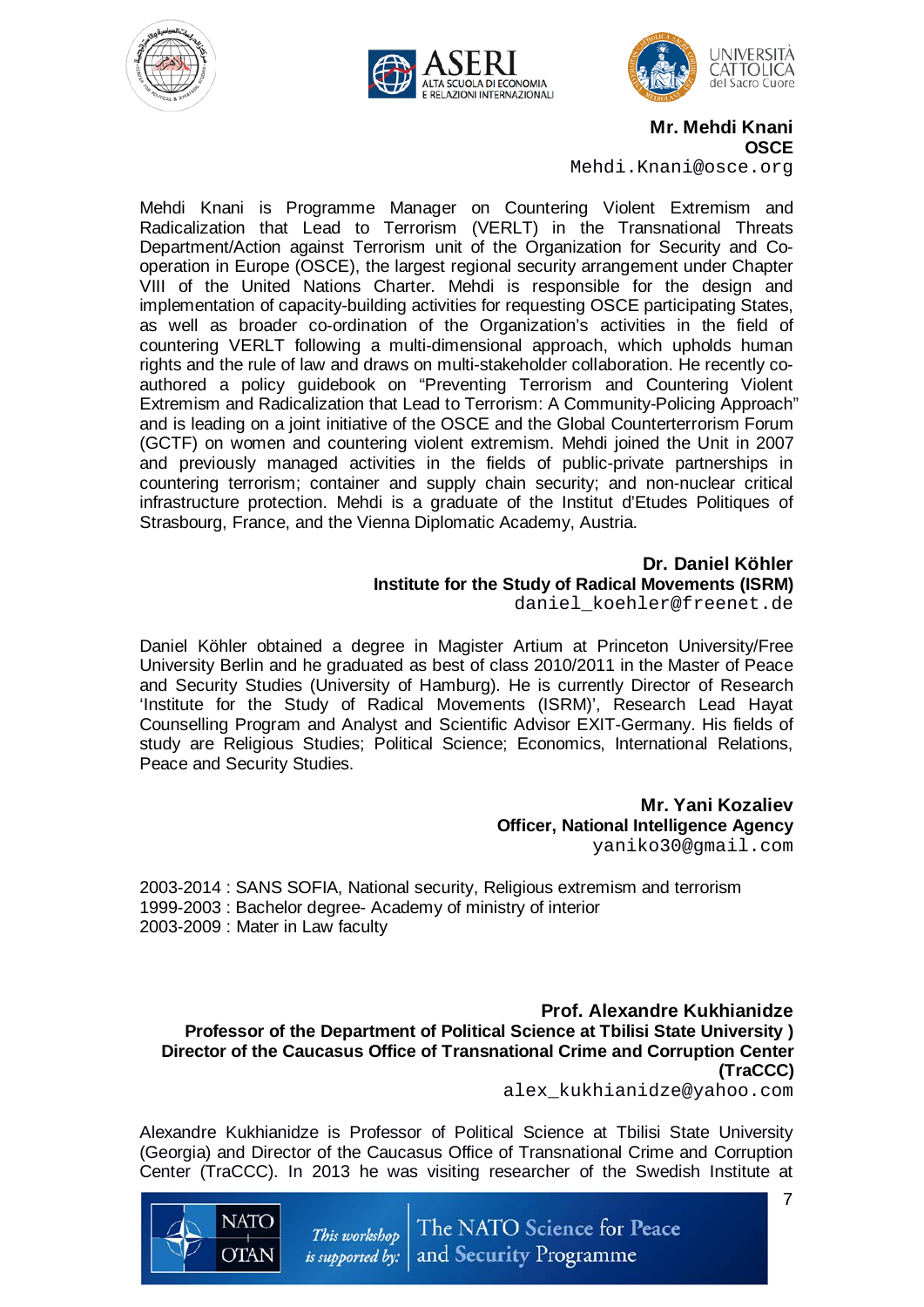







Malmo University, in 2010-2011 – visiting researcher at the Monterey Institute of International Studies (USA), in 2000-2001 - Deputy Chief of Party of the USAID Local Government Reform Initiative (LGRI), and in 1998-2000 - Fulbright scholar at Mount Holyoke College and Johns Hopkins University (USA). He is member of the Political Science Association of Georgia. His research interests and publications are focused on issues of post-soviet organized crime, smuggling, corruption, civil security and conflicts in the Caucasus

# **Prof. Marco Lombardi Catholic University of Sacred Heart**

marco.lombardi@unicatt.it

Graduated with first class honours (110/110 Magna cum laude) in Humanities with a specialization in Social Communication Marco Lombardi is an Associated Professor at Faculty of Humanities, Catholic University in Milan. From 1994 to 2002 Marco used to be Researcher at the same university. In 2009 – 2011 he was responsible for the european risk analysis and security project L4S - Learning 4 Security (FP7). In 2008 he worked at Assessing Success and Failure in Terrorism and Counter-Terrorism, joint project with St. Andrews College (UK), financed by START, US Dpt. HS, University of Maryland. In 2006-2007, Perception of danger of female suicide terrorists in civil aviation, Research conducted by ITSTIME. In 2006, Le rotte utilizzate dagli jihadisti e il fenomeno del reducismo dei guerriglieri islamici, research financed by CEMISS Italian Military Center for Strategic Studies.

In 2012 Marco researchd on the security and political situation in Libya, for the Italian Ministry of Foreign. From 2011 he is scientific director of the EU project System of Maps Assessing Risk of Terrorism against Critical Infrastructures in Big Events Rallies - Smart Ciber (CIPS 2010, EU Programme "Prevention, Preparedness and Consequence Management of Terrorism and other Security related risks" - EU) as well as for Università Cattolica Unit of the EU – FP7 Project IRISS - Increasing Resilience in Surveillance Societies. From 2007 Marco is scientific director of the project Terrorism in the virtual world: second life and jihad. In 2003 he founded ITSTIME – Italian Team for Security, Terroristic Issues & Managing Emergencies, Research Centre at Università Cattolica.

> **Prof. Farhad Mehdiyev Qafqaz University of Baku Chair of Department of International Law** f.mehdiyev@gmail.com

> > **Prof. Peter Neumann King's College London** [peter.neumann@kcl.ac.uk](mailto:peter.neumann@kcl.ac.uk)

**Prof. Reuven Paz Director, The Project for the Research of Islamist Movements (PRISM) The Interdisciplinary Center Herzliya**

[reupaz@netvision.net.il](mailto:reupaz@netvision.net.il)

Reuven Paz obtained a degree in history of the Middle East and Islam. From 2001 he is Senior research fellow in The International Policy Institute for Counter-Terrorism (ICT), the Interdisciplinary Center Herzliya, Israel and from 2002 the Founder and



8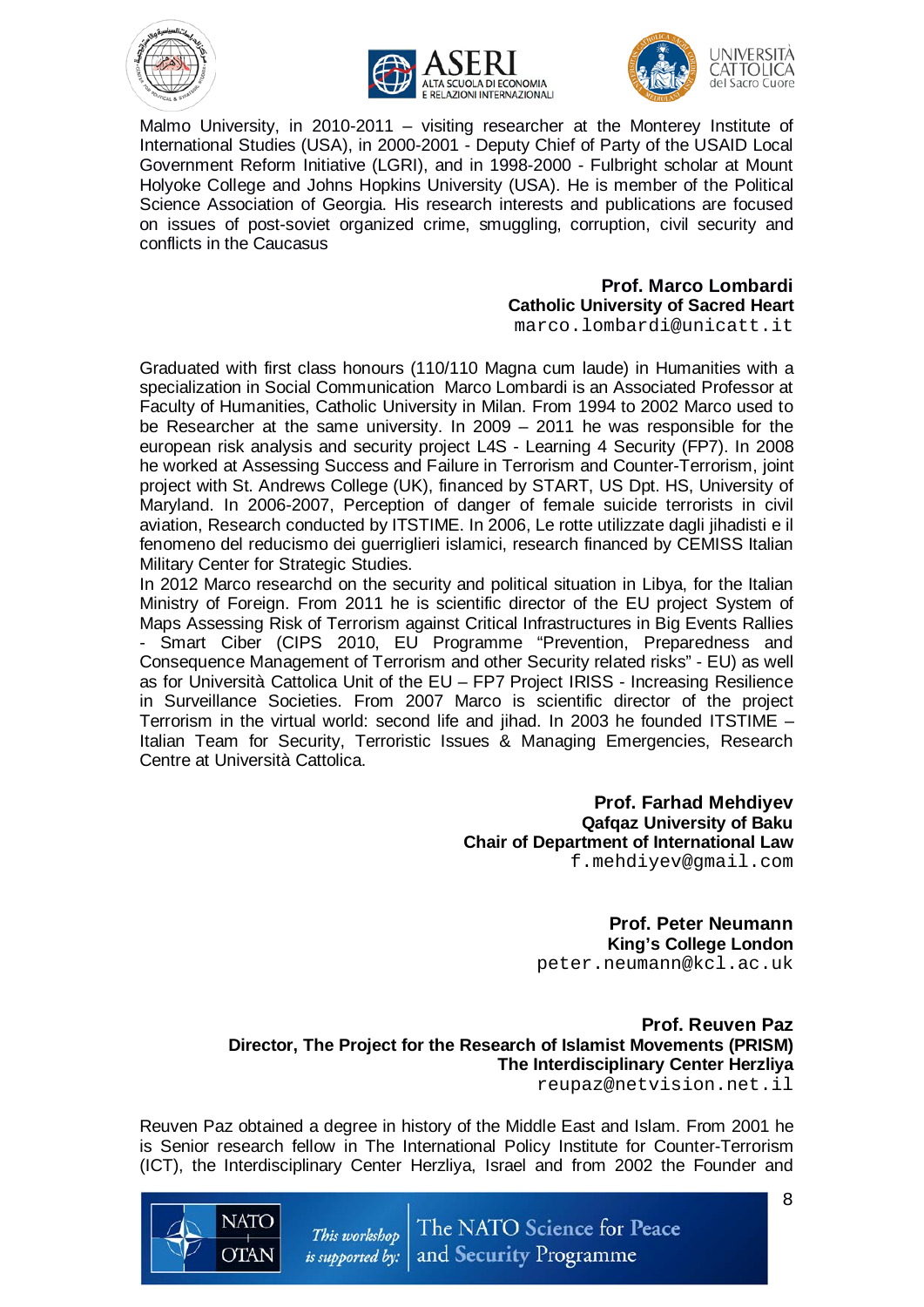





Director of The Project for the Research of Islamist Movements (PRISM), the GLORIA Center, The Interdisciplinary Center Herzliya, Israel.

His fields of expertise are Palestinian society and politics, Arab minority in Israel together with Islam, Islamic movements in the Arab and Muslim world and Islamic Fundamentalism, Islamist international terrorist networks, and global Jihadi and Salafi ideology and culture, communism and Communist parties in the Arab world.

#### **Ms. Eman Ragab Al Ahram Center for Political and Strategic Studies (ACPSS)**

[eman82s@yahoo.com](mailto:eman82s@yahoo.com)

Ms. Eman Ragab, is currently a senior researcher at the security and strategic studies unit, al-Ahram Center for Political and Strategic Studies ACPSS -Egypt. She is the managing editor of al-Malaf al-Masry , a monthly brief issued by ACPSS on developments in Egypt, and the editor of Badael , a quartely periodical issued by ACPSS since 2011.

She cooperates with the Regional Center for Strategic Studies in Cairo, in many research projects focusing on regional relations in the Middle East (2011-now). She works also as a principle researcher in many research projects covering security developments in the Middle East.

Since 2011, she become a fellow in the Strategic Studies Network SSN organized by NESA –National Defense University in the United States. In June 2009, she accomplished a Conflict Analysis Course organized by the United States Institute of Peace.

Eman served as a an analyst at al-Ahram Gate (news portal of alAhram newspaper ) responsible for providing weekly analysis of developments in Egypt and the Middle East (June 2012-March 2014).She also served as a political analyst –Political issues unit, the Information and Decision Support Center IDSC –Egyptian Cabinet during July 2009 –Dec 2010. She also acted as the editor of Theoretical Trends in International Relations (a periodical supplement to the Journal of International Politics al-Siyassa al-Dawliya) (2011-2012).

Eman worked as an analyst of regional issues in the Middle East for al-Meethaq newspaper, Bahrain (July 2004- Feb. 2005); Research Assistant in Regional Security issues in the Gulf region, al-Meethaq newspaper, Bahrain, (Sep. 2004-Aug. 2005), and as a moderator of the Articles Section, Political Horizons website, (April 2004- 2008).

Eman got her B.Sc. degree from the Faculty of Economics and Political Science - Cairo University (May 2004).She is a holder of M.A in political science, Faculty of Economics and Political Science - Cairo University (Jan.2009). She is also a Ph.D. Researcher, International Relations Course, Faculty of Economics and Political Science - Cairo University (Sep. 2009-Now).

Ms. Ragab participated in many national, regional, and international conferences and workshops, that discuss Gulf affairs, Iranian foreign policy, Egypt's foreign policy after the revolution, regional relations after the Arab Spring, conflict resolution, non state actors in the middle east, and security sector reform.

Eman published both in Arabic and English essays, articles, and research papers in International relations, security studies, societal and identity security issues, conflict resolution in the Middle East(intrastate , interstate, and regional conflicts), non- state actors in the Middle East and Arabian Gulf studies.

She published also 2 books on regional developments in the Middle East: the repercussions of Iraq war 2003 on the regional Arab System, non-traditional security threats in the Arab regions. She also acted as a contributing author to many books analyzing the regional developments in the Middle East.

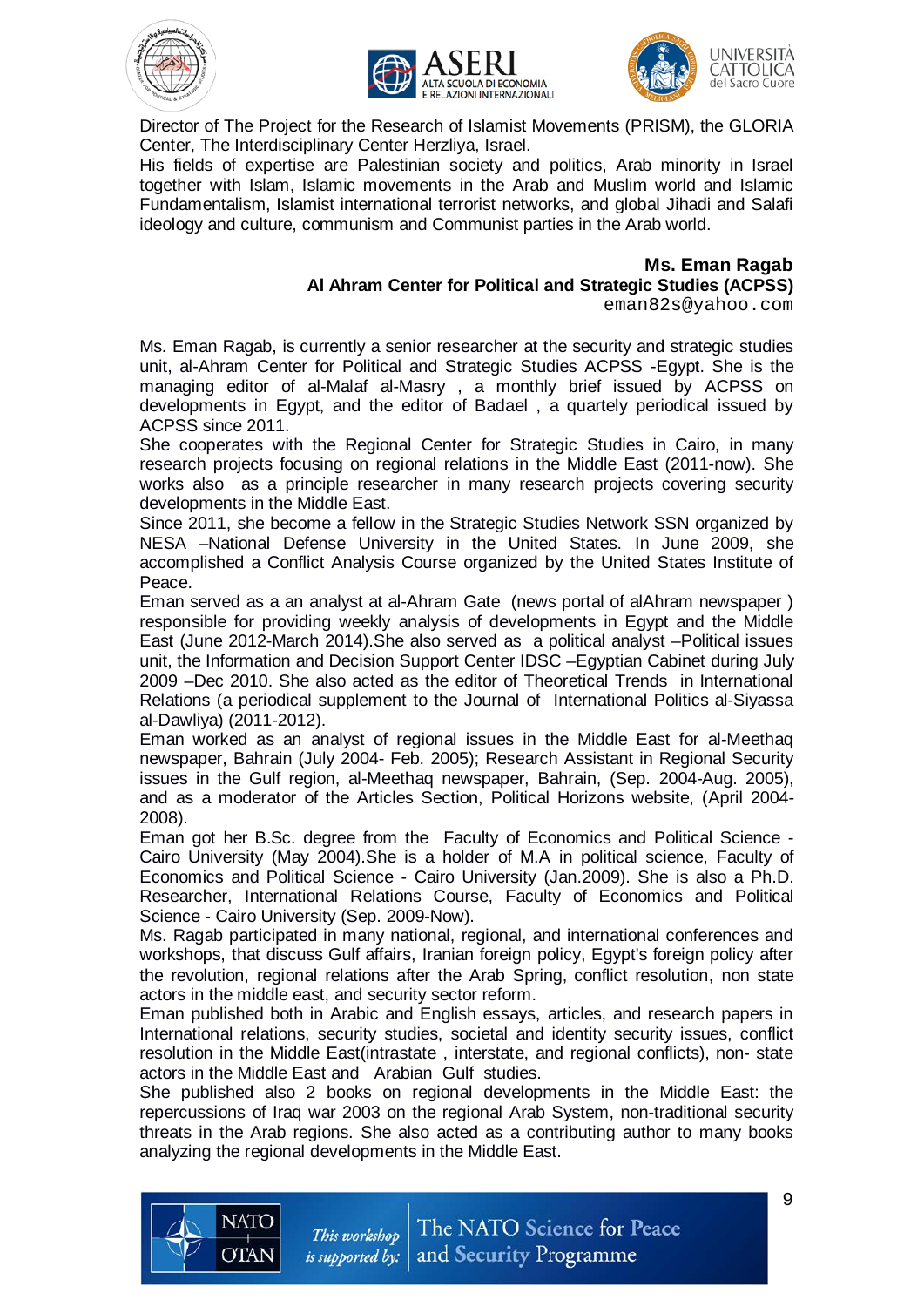





## **Prof. Ana Salinas De Frias Public International Law, EU Law and International Relations Malaga University**

[asalinas@uma.es](mailto:asalinas@uma.es)

Professor Ana Salinas de Frías is Professor of Public International Law, EU Law and International Relations at Málaga University, Spain. She has been engaged in a number of multidisciplinary and multinational collaborative research projects involving universities, governments, and international organizations addressing a number of international law issues. Additionally, she has served as a Legal Adviser to the Directorate General of Legal Advice and Public International Law, Counter-Terrorism Task Force, at the Council of Europe, Strasbourg. Professor Salinas de Frías has been a visiting professor to a number of overseas universities and has published extensively on a range of ssues, including human rights, the European Union, integration and immigration challenges, discrimination, judicial and police cooperation, and international terrorism.

#### **Dr. Simon Saradzhyan Belfer Center for Science and International Affairs** [Simon\\_Saradzhyan@hks.harvard.edu](mailto:Simon_Saradzhyan@hks.harvard.edu)

Simon Saradzhyan is assistant director of the U.S.-Russia Initiative to Prevent Nuclear Terrorism at Harvard University's Belfer Center for Science and International Affairs. He has also been associate of Harvard's Davis Center for Russian and Eurasian Studies since 2012 and writes a regular column on international security issues for Russia's largest news organization – RIA Novosti. His research interests include international security, counter-terrorism, arms control as well as political affairs in post-Soviet states and their relations with major outside powers. Prior to joining the Belfer Center in 2008 Saradzhyan had worked as deputy editor of the Moscow Times and a consultant for the United Nations and World Bank. Saradzhyan has presented his research at conferences in Eurasia, Europe and North America. He is also a frequent contributor to media outlets and academic publications in these regions. Saradzhyan holds a graduate degree from the Harvard University.

# **Dr. Alex Schmid Director, Terrorism Research Initiative**

[apschmid@gmail.com](mailto:apschmid@gmail.com)

Fellow-in-Residence, Netherlands Institute for Advanced Study in the Humanities and Social Sciences (NIAS), Wassenaar, The Hague. (2010-11) and Director of the Centre for the Study of Terrorism and Political Violence, Chair in International Relations – University of St. Andrews, Scotland (2006-2009).

Senior Crime Prevention and Criminal Justice Officer, UN Office on Drugs and Crime & Officer-in-Charge, Terrorism Prevention Branch, 1999 – 2005.

Alex Schmid is now a Visiting Research Fellow at International Centre for Counter-Terrorism; Director, Terrorism Research Initiative and the Editor-in-Chief of 'Perspectives on Terrorism'.

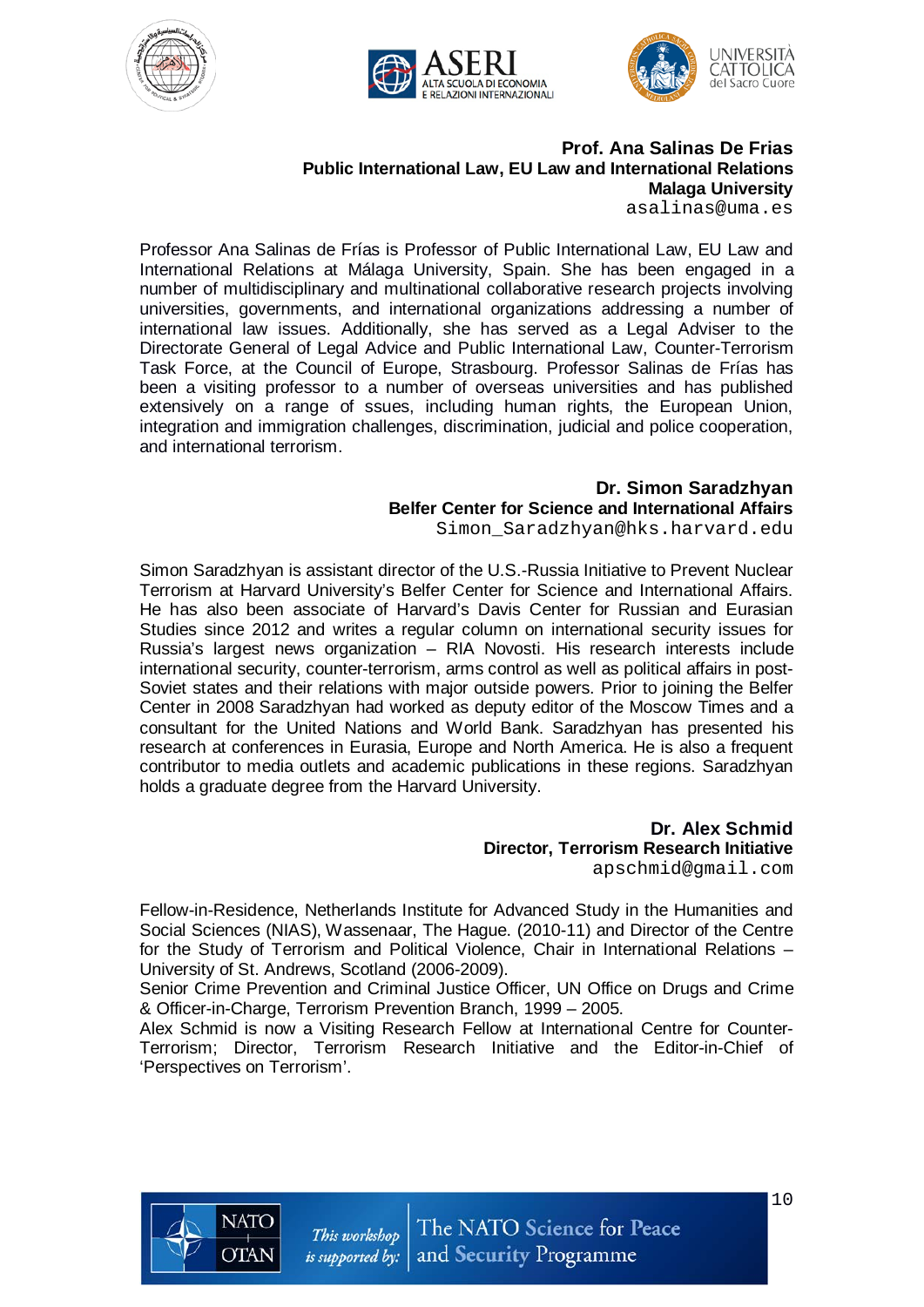





**Prof. Mark Sedgwick Department of Culture and Society, University of Aarhus**

[MJS@teo.au.dk](mailto:MJS@teo.au.dk)

Mark Sedgwick is professor of Arab and Islamic Studies at Aarhus University, Denmark. He works on terrorism and its history, and also on Sufism and on Islamic modernism. He previously taught for many years at the American University in Cairo, and was educated at the universities of Oxford and Bergen

> **Dr. Louise Shelley University Professor, School of Public Policy, Director, Terrorism, Transnational Crime and Corruption Center George Mason University** [lshelley@gmu.edu](mailto:lshelley@gmu.edu)

Dr. Louise Shelley is a University Professor at George Mason University. She is in the School of Public Policy and directs the Terrorism, Transnational Crime and Corruption Center (TraCCC) that she founded. She is a leading expert on the relationship among terrorism, organized crime and corruption as well as human trafficking, transnational crime and terrorism with a particular focus on the former Soviet Union. She also specializes in illicit financial flows and money laundering.

Dr. Shelley received her undergraduate degree cum laude from Cornell University in Penology and Russian literature. She holds an M.A. in Criminology from the University of Pennsylvania. She studied at the Law Faculty of Moscow State University on IREX and Fulbright Fellowships and holds a Ph.D. in Sociology from the University of Pennsylvania. She held a Fulbright and researched and taught on crime issues in Mexico. She has also taught on transnational crime in Italy. She is the recipient of the Guggenheim, NEH, IREX, Kennan Institute, and Fulbright Fellowships and received a MacArthur Grant to establish the Russian Organized Crime Study Centers. In 1992, she received the Scholar-Teacher prize of American University, the top academic award of the university.

Her most recent book: Dirty Entanglements: Corruption, Crime and Terrorism will be published by Cambridge University Press later this year. She is the author of Human Trafficking: A Global Perspective (Cambridge 2010), Policing Soviet Society (Routledge, 1996), Lawyers in Soviet Worklife and Crime and Modernization, as well as numerous articles and book chapters on all aspects of transnational crime and corruption.

From 1995-2014, Dr. Shelley ran programs in Russia, Ukraine and Georgia with leading specialists on the problems of organized crime and corruption. She has also been the principal investigator of large-scale projects on money laundering from Russia, Ukraine and Georgia and of training of law enforcement persons on the issue of trafficking in persons. She has testified before the House Committee on International Relations Committee, the Helsinki Commission, the House Banking Committee and the Senate Foreign Relations Committee on transnational crime, human trafficking and the links between transnational crime, financial crime and terrorism.

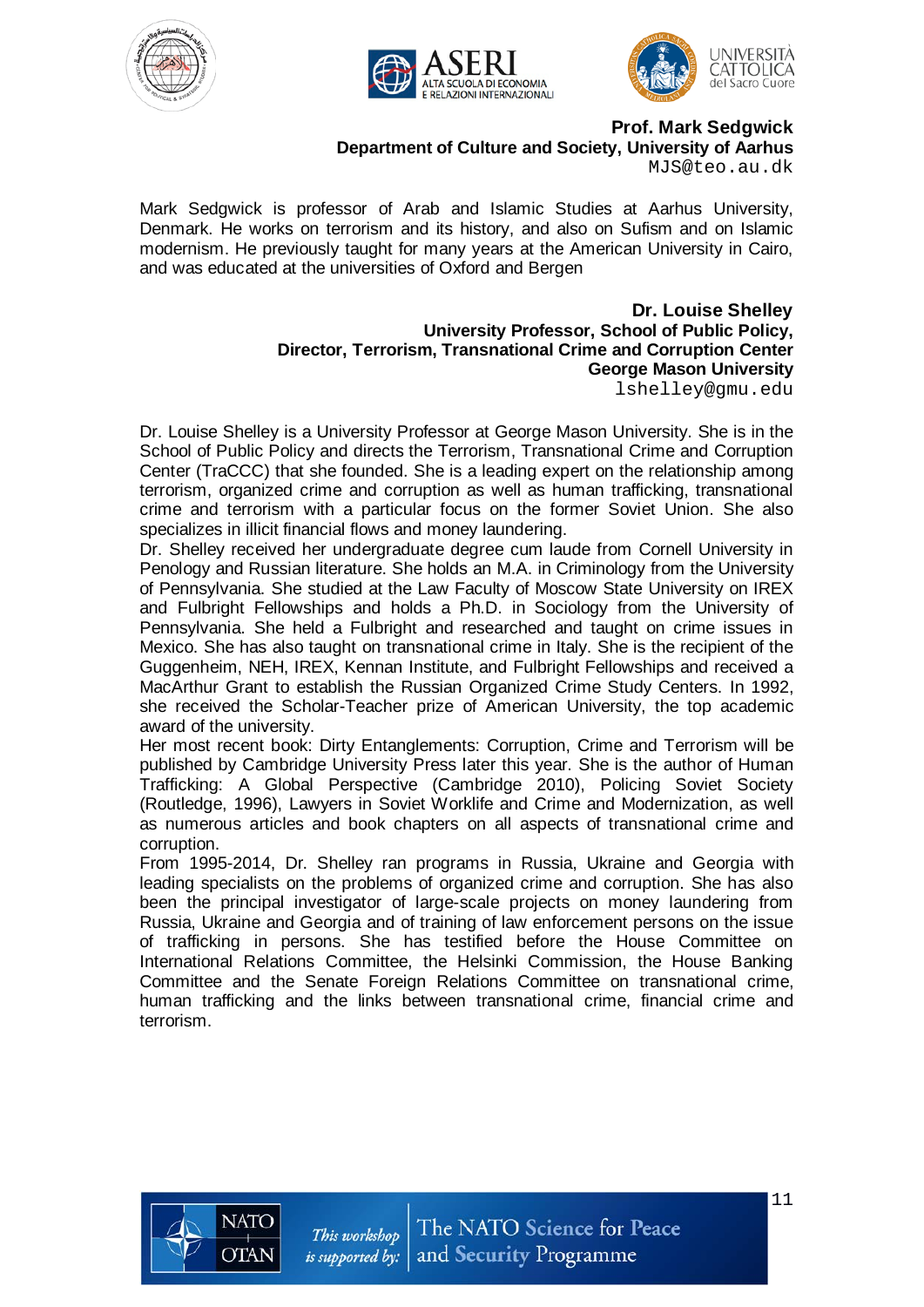





**PhD, Mehmet Alper Sozer Associate Professor Turkish National Police Academy International Center for Terrorism and Transnational Crime (UTSAM)**

masozer@yahoo.com

Mehmet Alper Sozer has graduated from Turkish National Police Academy in 1998. He recently serves as an Associate Professor at the Turkish National Police Academy. He earned his MS degree from Roger Williams University in 2005, and his PhD in 2008 from the Indiana University of Pennsylvania. His research interests include radicalization, terrorism, crime prevention, community policing in countering-terrorism, and criminological theory. Dr. Sozer has been associated with the Turkish National Police Academy since 2008. He is currently teaching Psyco-Social Approach to Terrorism at the graduate school, and he is teaching Criminology at the undergraduate school of Turkish National Police Academy. He is simultaneously working as a Researcher at the International Center for Terrorism and Transnational Crime (UTSAM). He is author and co-author of several publications. His most recent international co-authored publication is presented in the journal of Studies in Conflict and Terrorism with the title of "Whom do they recruit? Profiling and recruitment in the PKK/KCK".

> **Dr. Hannah Stuart Henry Jackson Society (HJS)** [hannah.stuart@henryjacksonsociety.org](mailto:hannah.stuart@henryjacksonsociety.org)

Hannah Stuart is a Research Fellow at HJS and has authored reports on extremism, terrorism and jihadist ideology as well as religious law and the role of religion in the public sphere. Hannah has a strong research record and her work has informed UK government policy. She gave testimony to the UK Home Affairs Select Committee on radicalisation. She has written analysis for the Wall Street Journal, The Times, Foreign Policy, Current Trends in Islamist Ideology, and the Guardian, among others. Hannah has a MA in International Studies and Diplomacy (with Distinction) from the School of Oriental and African Studies, and a BA in English Literature from the University of Bristol.

#### **Dr. Michael Switkes Science for Peace and Security Programme NATO Emerging Securities Challenges Division**

[switkes.michael@hq.nato.int](mailto:switkes.michael@hq.nato.int)

Michael Switkes is the Science Advisor in the Counter Terrorism Section of the Emerging Securities Challenges Division at NATO Headquarters. His primary responsibility is the development of practical counter-terrorism programs within NATO. He also helps to manage the NATO Science for Peace and Security (SPS) Programme, developing and administering international events and cooperative research projects. Prior to joining NATO, Michael worked at MIT Lincoln Laboratory, a US-government affiliated research laboratory where he developed technology solutions for national security applications including, among other things, semiconductor lithography and sensing technologies. He holds a Ph.D. in physics from Stanford University.

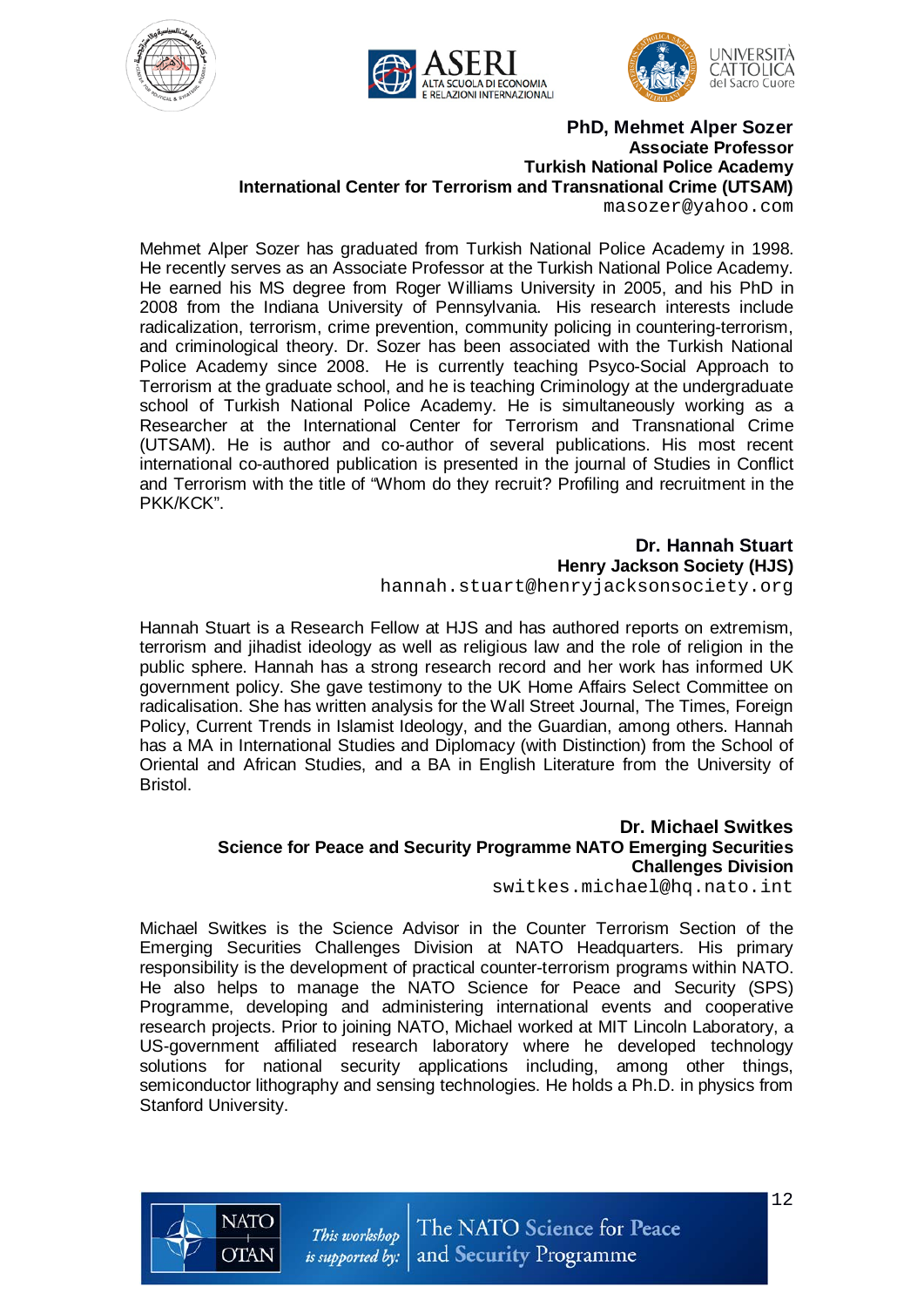





**Mr. Ivo Veenkamp Chief Operating Officer at Hedayah** [ivo.veenkamp@hedayah.ae](mailto:ivo.veenkamp@hedayah.ae)

Mr. Ivo Veenkamp is the Chief Operating Officer at Hedayah, the International Center of Excellence for Countering Violent Extremism, based in Abu Dhabi, UAE. Hedayah is an independent international organization initiated through the Global Counterterrorism Forum (GCTF). Prior to this, Mr. Veenkamp was the Director for Policy and Strategy of the National Coordinator for Counter-Terrorism and Security of The Netherlands for more than five years. In this capacity he was responsible for counterterrorism and CVE policy, the first national CT strategy and international cooperation. He contributed to many international meetings as a chairman and speaker on CT and CVE issues and was actively involved in the GCTF from its inception. Before this, Mr. Veenkamp was the Director for Modernizing Civic Integration Policy at the Ministry of Security and Justice and the Head of Urban Policy at the Ministry of the Interior. He started his career as a Management Consultant at the Government and Non-Profit group KPMG Consulting. He was selected for the leadership development program of the Dutch senior civil service and joined the senior civil service shortly after. Mr. Veenkamp has master degrees in both Political Science and Psychology (cum laude) from the University of Amsterdam.

#### **Prof. Emilio C. Viano**

**President, Scientific Commission International Society for Criminology** [emilio.viano@gmail.com](mailto:emilio.viano@gmail.com)

Emilio C. Viano has earned several law degrees in the U.K. and U.S. and a Ph.D. ("summa cum laude") at New York University.

He has been Professor at American University, the Washington College of Law and other universities worldwide, including the Inter-American Defense College. He is President of the Scientific Commission of the International Society for Criminology and General Reporter on Cybercrime for the International Association of Penal Law. He is also President of the international group, Bellagio Forum for Security and Development.

In 2012 he received the "Hans Von Hentig" Prize, the highest recognition of the World Society of Victimology awarded every 4 years. Presently, he is also the Program Chair for the 17th World Congress of Criminology to be held in Mexico, 10-14 August 2014.

Dr. Viano has published extensively. He is a recognized political analyst interviewed on CNN, Voice of America, Russian TV, CCTV, UNIVISION, NTN24, Telesur, and several others.

#### **Dr. Kamil Yılmaz International Center for Terrorism and Transnational Crime (UTSAM)** [ky2151@columbia.edu](mailto:ky2151@columbia.edu)

Kamil Yılmaz has a PhD in applied (political) anthropology from Columbia University (2012) and works for the Turkish Ministry of Interior since 1998. He is currently based at the International Center for Terrorism and Transnational Crime (UTSAM) in Ankara where he works as a researcher and a lecturer. Before his PhD, he obtained a Master degree in Criminal Justice from John Jay College of CRJ in New York and three Master degrees from Columbia University in the fields of international affairs, political anthropology and applied anthropology. He worked at various international institutions including the United Nations (New York/Beirut) and the Southeast European Law

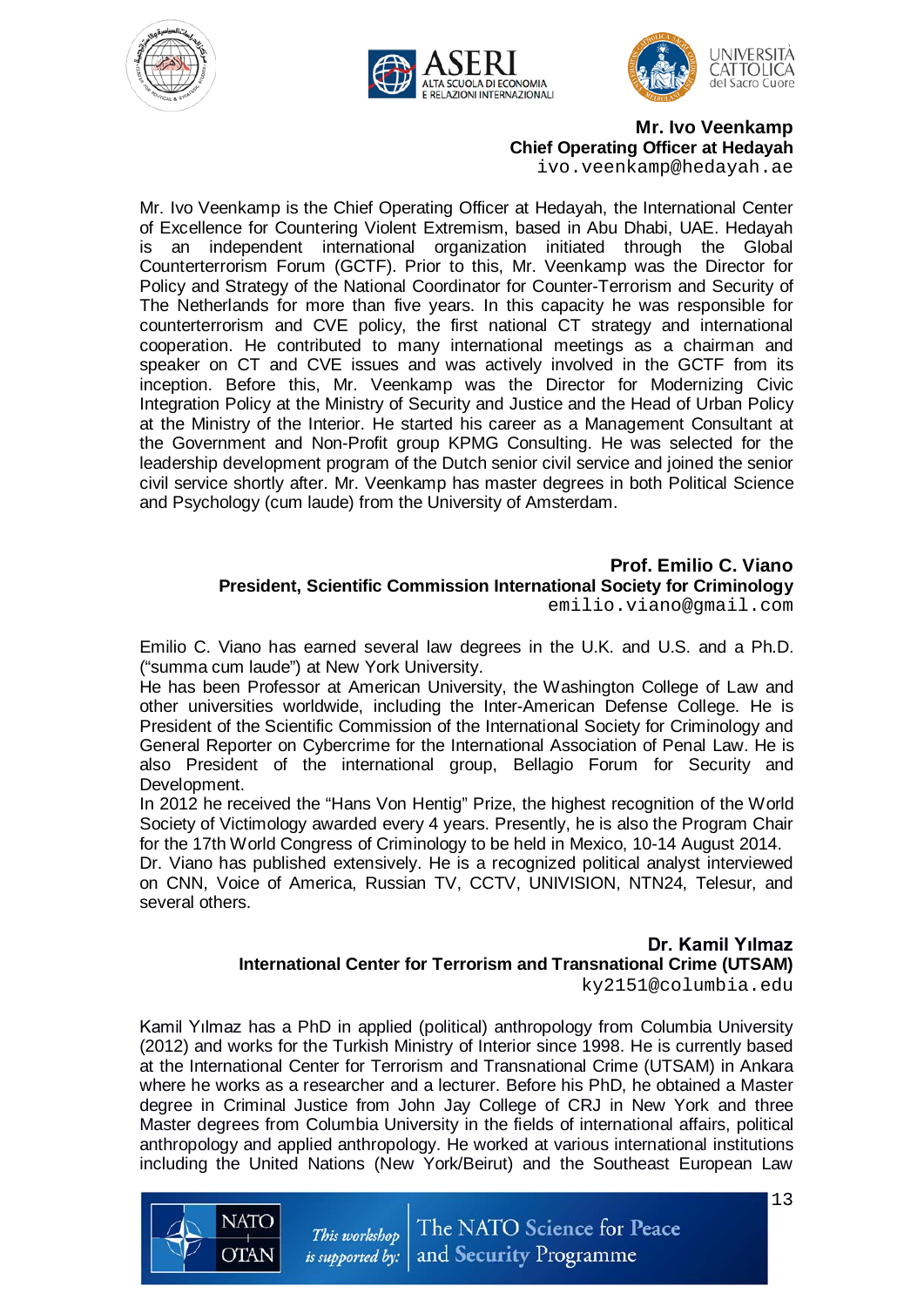





Enforcement Center (SELEC) in Bucharest, Romania. His research interests include political violence, radicalization and deradicalization processes related to terrorism, identity politics, elite formation and circulation, as well as international security and relations. His publications include 'Disengaging from Terrorism: Lessons from the Turkish Penitents (upcoming, 2014, by Routledge), 'Whom Do They Recruit?: Profiling and Recruitment in the PKK/KCK (2014), 'Politics of Repentance in Turkey (2012)', 'The Emergence and Rise of Conservative Elite in Turkey (2009)', 'Iran as a Nuclear Power: A Precarious Dilemma for Turkey (2009),' 'The Rise of Radical Islam in Post-Soviet Space: Fiction or Reality? (2007),<sup>3</sup> 'US Preemption on Iran? An Estimative Analysis in Light of the Neo-Realist Theory (2006).'

## **Mr. Munir Zamir Fida Management**

[munirzamir@gmail.com](mailto:munirzamir@gmail.com)

Munir Zamir created Fida Management in order to help with addressing the pressing issues facing the counter- terrorism world. With over a decades worth of personal and professional experience in working at grassroots level with local and central government, Munir is passionate about presenting a balanced and considered response to the need of the counter-terrorism community and the communities that are affected by terrorism/extremism.

Coming from a minority background and being a disabled person, gives Munir a unique ability to express issues, grievances and factors from a diverse range of subject areas including faith, identity and research, Munir has combined the rigor of academia with the real word experiences of extremism, discrimination and marginalization to create an organisation that produces cutting edge work.

Mr Zamir has been working to this effect within communities to engage young people in positive and also trained over two thousand law enforcement and public sector staff from across the U.K and abroad on better understanding the processes of radicalisation and the narratives that underpin them.

From International Governments to youth conferences, Munir is a presenter able to take the audience on a journey as well as inform them.

He has recently completed his MSc in Terrorism Studies from the University of East London, receiving a distinction for his dissertation thesis entitled "Concepts of Radicalisation and de-radicalisation as applied to Al-Qaeda ideology in the UK Prevent Strategy Context".

Bringin personal, practitioner and academic understanding to counter-terrorism issues, Munir's appraoch and insight is unique but also grounded in "real-wolrd"experience

# **Participants**

## **Mr. Alessandro Burato**

**Italian Team for Security, Terroristic Issues & Managing Emergencies (ITSTIME)** [alessandro.burato@itstime.it](mailto:alessandro.burato@itstime.it)

Mr. Alessandro Burato is a member of the Italian Team for Security, Terroristic Issues & Managing Emergencies (ITSTIME) Research Centre at Università Cattolica since 2013. He obtained a degree in philosophy (2012) and then a Msc in Risk Analysis at the King's College London (2013). Throughout all his studies he has been keen on communication issues approached from different points of view. He wrote a dissertation about the role of communication in emergency situations such as the Twin

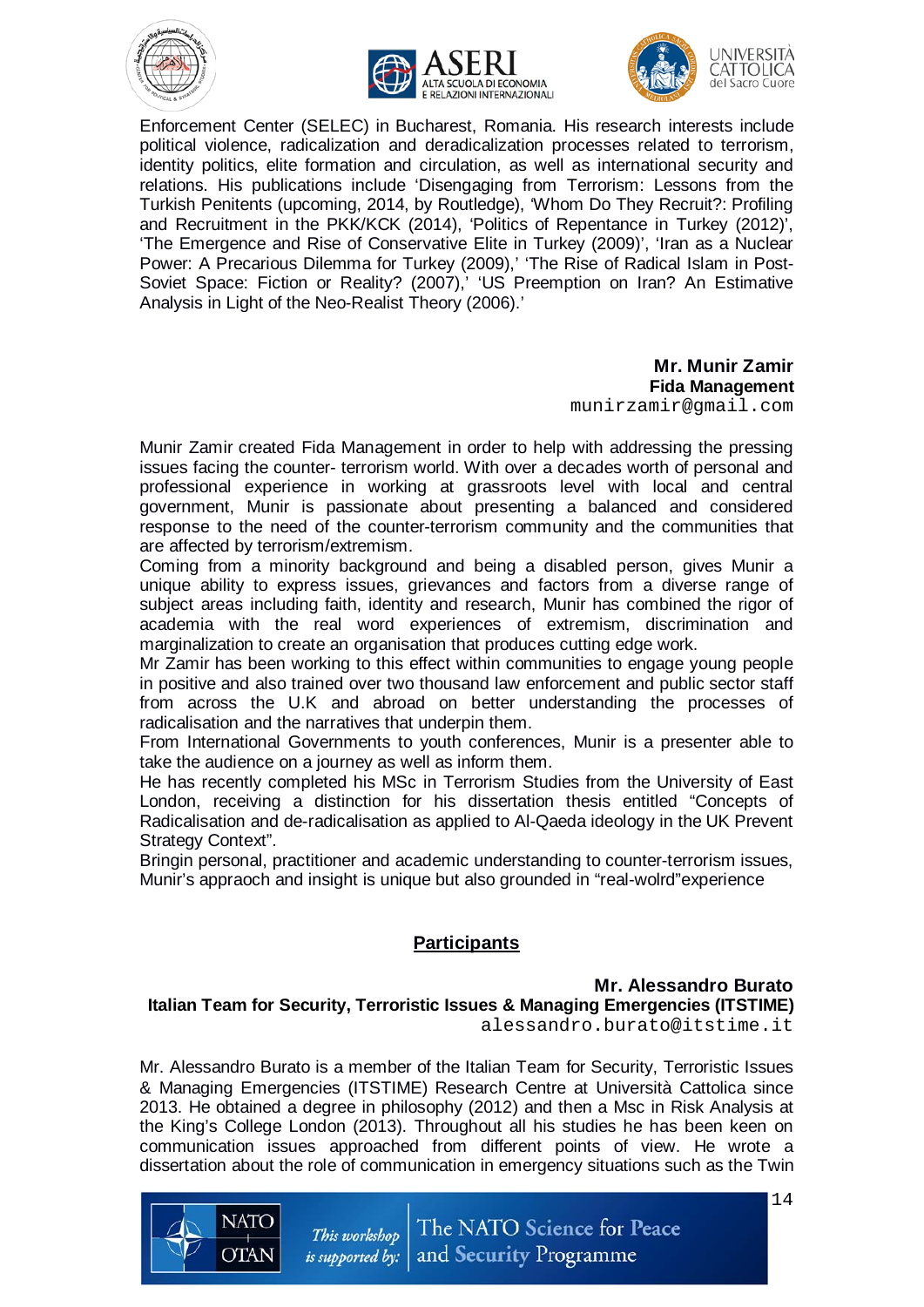







Towers attack and the London bombings event in 2005. During the Master he focused on crisis management and the analysis and communication of different risks, varying from natural to man-made. Moreover, he had the chance to broaden his experience attending political risk analysis and critical geography of terrorism courses.

For ITSTIME he was a speaker during a two-days seminary about the use of social media during major disasters.

#### **Dr. Giovanni Pasqua Istituto Superiore Internazionale di Scienze Criminali (ISISC)**

Dr. Giovanni Pasqua is the current Scientific Advisor to the President of the International Institute of Higher Studies in Criminal Sciences (ISISC). He is responsible for the resource mobilization and fund raising activities, for liaising with the national and international donors and partners and for the selection of international experts for the Institute's technical assistance programs.

Prior to this, he was a Long Term Expert on Criminal Justice in the framework of the project EURALIUS III - Consolidation of the Justice System in Albania, an EU-funded Project (IPA 2009). He was responsible of technical assistance programs on criminal justice matters in favour of the Albanian Ministry of Justice and General Prosecutor's Office, aiming mainly at bringing the Albanian criminal justice system in accordance with the EU acquis, reducing the length of criminal proceedings, implementing their legislation in international cooperation in criminal matters.

For 10 years, between 2001 and 2011, Dr. Pasqua has been the Scientific Director of the International Institute of Higher Studies in Criminal Sciences (ISISC), being in charge of the scientific direction and supervision of all the Institute's programs in the field of international criminal law; project management; public relations; fund rising; design and implementation of training programs; monitoring and evaluating operational activities at the headquarters and in the field, with particular reference to Afghanistan, Egypt , Iraq, and Macedonia.

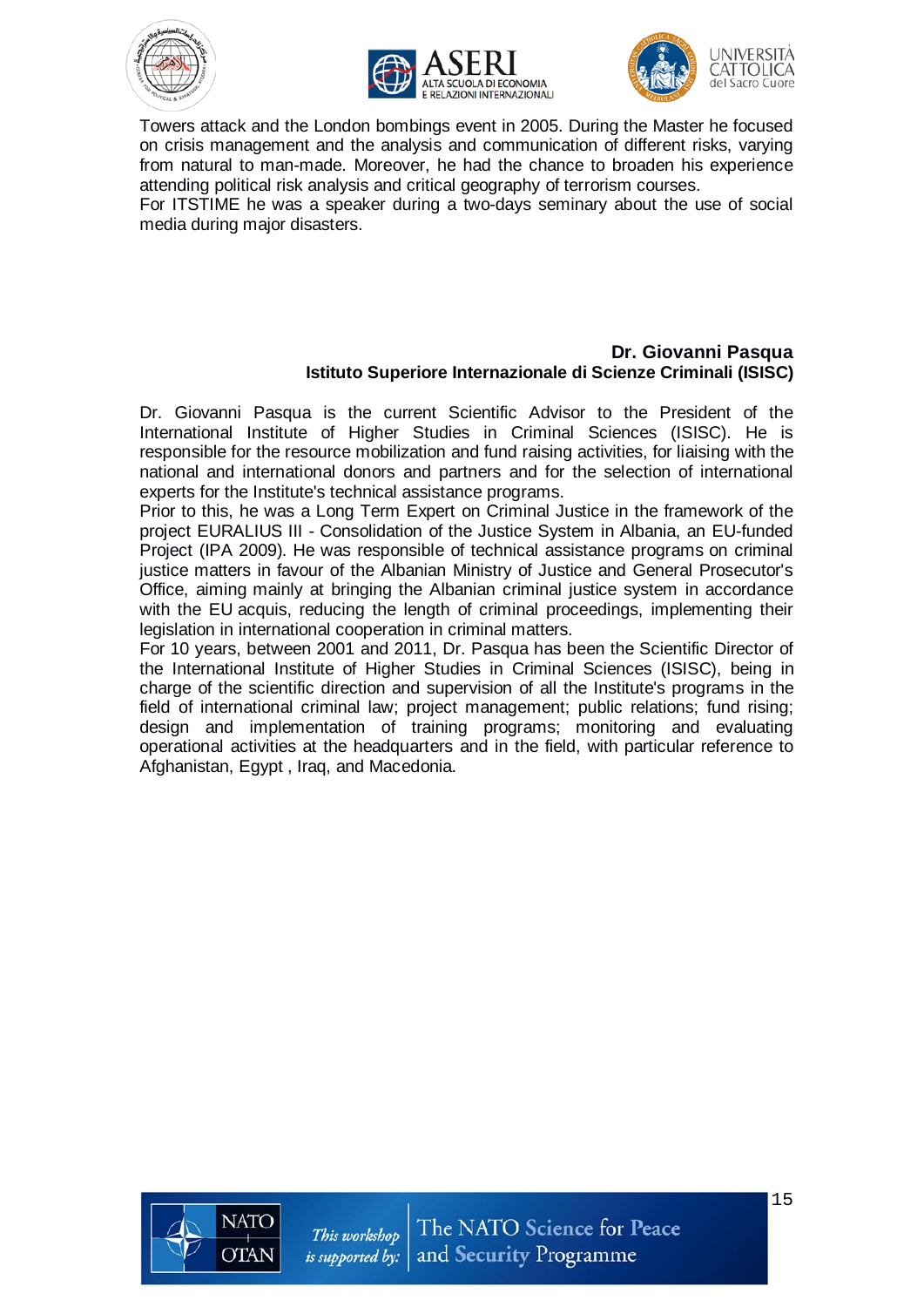





# **PAPER ABSTRACTS**

# **Mr. Cristian Barna**

#### **The road to Jihad in Syria. Using SOCMINT in countering the radicalization of Muslim youth from Romania**

A shadow war appears to be taking place in Syria, with al-Qaida-aligned groups (or not so much aligned!) playing an important part in the fight against the forces loyal to Bashar al Assad's regime. Syrian rebels would be poorly organized if they would not be supported by al-Qaida or by the influx of jihadists which enforce discipline amongst rebels by religious fervor and by the combat experience they have acquired in Afghanistan, Iraq, Libya and Egypt.

Most jihadists operating in Syria come from Saudi Arabia, Turkey, Jordan, Iraq, North Africa but there is also another category consisting of young Muslims who live in Europe and have gone to Syria to take part in the civil war. Therefore, Western countries could be faced with a dangerous situation when those who survive the conflict in Syria come back to their home countries with an enriched jihadist experience.

That is why NATO must make sure that al-Qaida will not be able to hijack the Syrian uprising and turn Syria into a "sanctuary for jihadists", a preeminent location for al-Qaida-aligned groups to recruit and to train jihadists, some of whom might be used to conduct attacks outside the country.

In this respect, NATO must develop a viable strategy on immigration control, mainly for its Members States which have a Muslim population in their midst. The threat comes from al-Qaida-aligned groups which try to infiltrate in Western states by encouraging the radicalization of young Muslims living in Europe during an unpredictable process, at the end of a solitary and invisible journey.

Romania, as other European states, has a Muslim community coming from Syria and its neighbouring states. Unfortunately, some of these Muslims are known to be sympathizers of al-Qaida-aligned groups acting in Syria, who continue to conduct activities on their behalf after their move to Romania. For instance, in December 2013, an al-Qaida site announced the death of Abu Mohammad al Rumani (from Romania) on the battlefield in Syria.

Given the aforementioned, the aim of this study is to analyze the way in which the sympathizers of al-Qaida-aligned groups acting in Syria are trying to find new adepts within the Romanian Muslim community using the new media, mainly forums, blogs and social networks. Based on this analysis and with the help of SOCMINT we will then try to identify, several possible strategies for countering the radicalization of young Muslims from Romania, which might prove viable in other NATO member states as well.

## **Mrs. Vivienne Chin**

#### **The Radicalisation of Youth: Collateral damage of counter terrorism measures or the inevitable consequence of the social exclusion and marginalisation of vulnerable groups?"**

Marginalization, alienation and the resulting sense of injustice and victimization can not only justify and help rationalize extremist beliefs, but they can also render whole communities vulnerable to exploitation by radical elements. Efforts to explain the

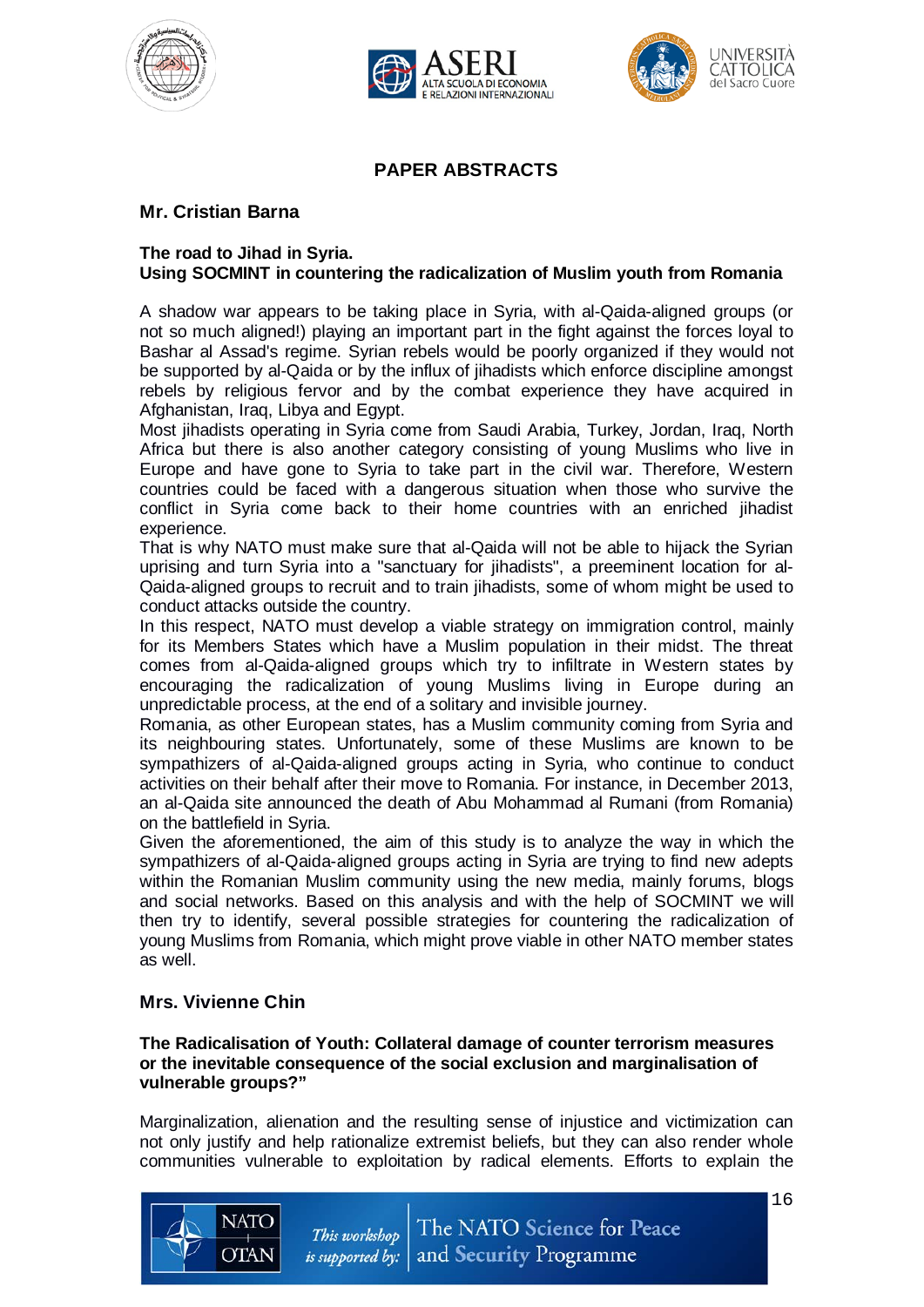







radicalization of youth rarely do more than casually acknowledge that many of the youth at risk are vulnerable to indoctrination and recruitment by radical or criminal elements essentially because they belong to disempowered, marginalized and vulnerable minority groups. Many factors render these groups more vulnerable to the pressures exercised by terrorist and criminal groups and less able to defend themselves. Among those factors, one finds the differential social and psychological impact of various counter-terrorism measures on the marginalized groups. Too little attention has been paid to the unintended impact on these vulnerable groups of the various measures taken to combat organized crime and terrorism. We have typically failed to look carefully at how several counter-terrorism and counter-radicalization measures have enhanced the isolation, stigmatization, and vulnerability of some diasporas, immigrants and other minority groups. Another factor is the fear and intimidation generated by these groups. Some communities are basically held hostage by criminal or radical groups, living under a climate of fear, as victims of violence and intimation. The presentation will consider available research evidence on effective strategies, including broad inclusion programmes, to protect and support vulnerable groups whose youth is at risk and counter their growing exclusion and marginalization.

## **Prof. Yvon Dandurand**

#### **Social inclusion programmes and their contribution to the prevention of violent extremism**

The unresolved difficulty in defining radicalization and radicalism is well documented. The most recent research suggests that radicalization, and more specifically, involvement in terrorism, is probably best understood as a set of diverse processes. However, the processes and drivers of individual and collective mobilisation and disengagement are still poorly understood. If, as most of us suspect, effective approaches to counter violent extremism require an understanding of the pathways into and out of violent extremism, a question well worth asking is: "are the pathways that bring youths to fill the ranks of militaries, militias, gangs, and terrorist groups so different from each other?" However, the ways in which individuals move from simply being frustrated or angry to an acceptance of violence as a mode of political struggle are far from well understood, but it is certainly not clear that the process in question is very different for a would-be terrorist than for a would-be gang member. In reality, it may not be that helpful to focus, as most researchers have, on the role of ideology and extremist beliefs in order to understand these pathways. Fanatically embracing an ideology is not a necessary precursor to terrorism or, for that matter, to a violent criminal career as a member of a gang. The paper examines the possible application of evidence-based gang recruitment prevention, gang desistance, and youth inclusion programmes as a basis for more realistic interventions to prevent violent extremism and to break the pathways to crime and violence.

## **Assoc. Prof. Siddik Ekici**

#### **Countering Violent Extremism: The Turkish Case**

Terrorism organizations depend on human factor just like any other organization. Anybody capable of serving the organization and possibly to be recruited are automatically within the interest of terror organizations. One approach of countering terrorism could also be through developing measures to intervene the process that turns youth into violent extremists. Therefore, ideas or projects that discourage membership of youth to terror groups could be essential in such an endeavor.



17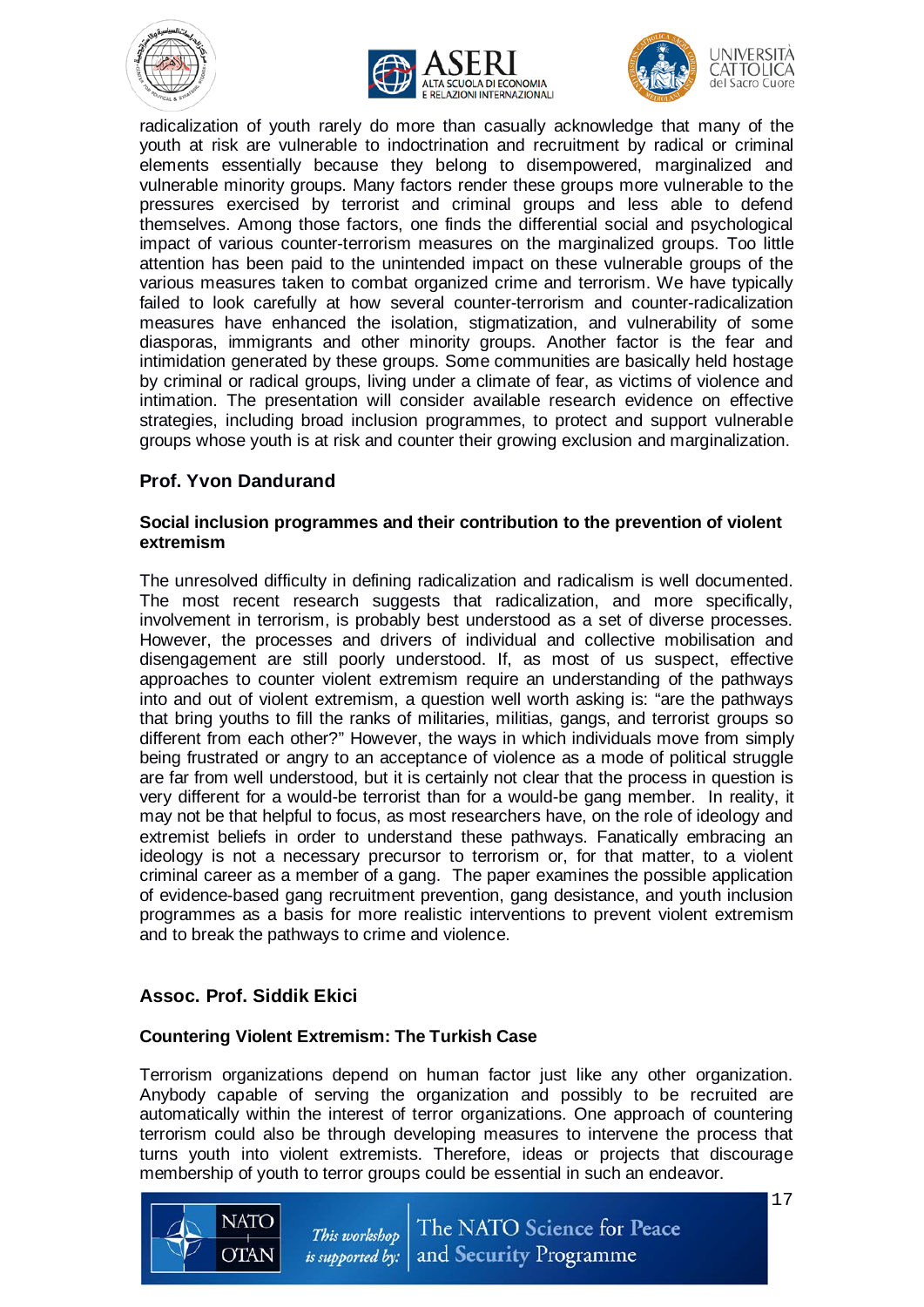





This article does an in depth literature study in which it reviews the terrorism history that has been going on for the last 35 years and has taken around 35 thousand lives in Turkey. It introduces actually applied counter terror measures developed within the country that aimed to make both youth and elderly return to their homes or keep them away from the harms of terror organization. The applications in this regard in Turkey can be viewed as unique supportive counter measures that support traditional militaristic operations on a continuing base. Although, subject projects effectiveness have not been measured academically so far the author, who also served in Diyarbakir region as a District Police Chief where the PKK terrorist organization has been very active, shares his personal experiences and marks his own evaluations in regard to their effectiveness based on the results they acquired from these efforts.

Hence, the article argues that the long lasting traditional militaristic measures were effective for specific time periods. But aftermath the operations the terror threat reappeared in the region. In other words, they lacked the aspect to turn the short term positive results into long lasting ones because traditional militaristic approaches ignored the multifaceted side of the problem. Once the supportive non-militaristic counter terror approaches were commenced, the terror organization[s] (mainly PKK) lost hundreds and even several thousand men power due to abandonments from the terror organizations. Hence, the study suggests that militaristic counter terror operations are necessary as long as there are terror groups referring to arms, but they are not sufficient enough to diminish the number of youth extremism and recruitment. Eventually, non-militaristic supportive counter terror measures and militaristic ones (when necessary) should be used together wisely in order to see effective and lasting secure communities.

## **Dr. Sajjan Gohel**

#### **The International and Domestic Challenges in Countering the Ideological Narrative in Britain.**

Since the Soviet occupation of Afghanistan, British nationals have travelled abroad to fight in battles where there has been a religious and ideological motive and compulsion. In many instances, these Britons return home to the UK after seeing combat and reintegrate back into society. However, since the mid-1990s, and especially following the September 11, 2001 attack, there have been many cases where Britons have returned home with the skills and ideological compulsions to carry out attacks against their host societies. Conflicts ranging from Bosnia, Kashmir, Chechnya, Afghanistan, Iraq and most recently Syria are an illustration of a problem and pattern that has emerged and will continue to pose a threat to British society.

Furthermore, a pertinent line of inquiry is to ascertain if recruitment is through the internet or via direct contact with ideologues or a combination of both. The ideological narrative is a fundamental component and understanding its inner logic and ability to motivate and galvanise is key in order to better comprehend the complex challenges that exist in Britain. The act of insurrection is not just an act of violence but foremost an act of communication. If we only see the violence of terrorism and not its hidden communicative goal, we miss the central point of the ideologues, namely that it is a form of psychological warfare to recruit and indoctrinate new adherents.

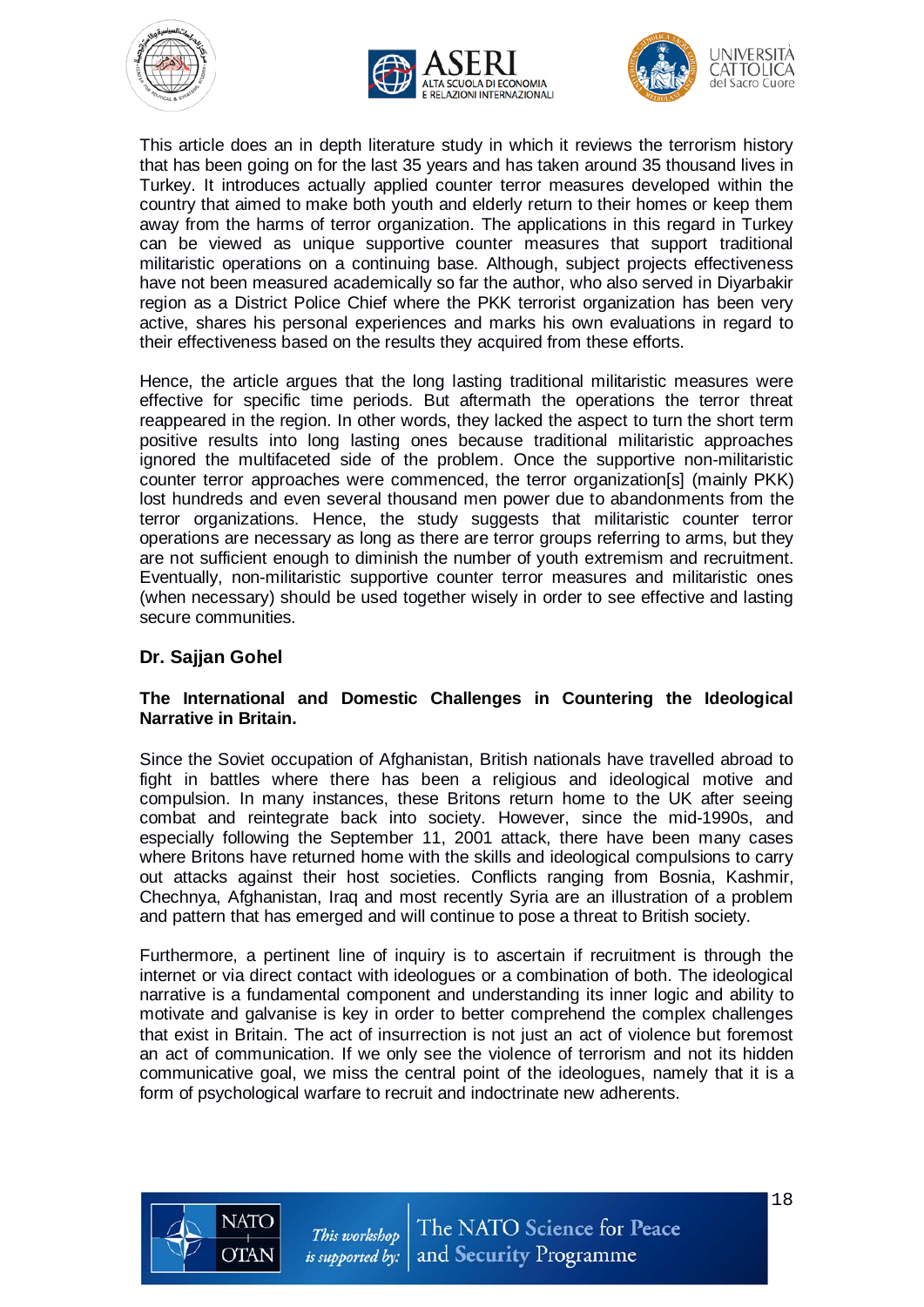





# **Assoc. Prof. Dr. Rovshan Ibrahimov**

#### **Degree of influence of "the Arab Spring" on the Caucasus region and possible radicalization effect because of events in Syria**

Processes, which begun in the end of December, 2010, with the escalations in Tunisia, had a radical impact on neighboring Arab countries and later were called as "Arab Spring", implying an expectation rather than a real action on the issue of reforms of the public order in the region. Processes in the Arab world have made great response worldwide. It was expected that the processes occurring here may have a "domino effect" in other parts of Eurasia. Especially in those regions where Muslim population is consist majority. Based on this fact, it was expected that the events which have occurred in the North Africa and the Middle East may have an impact on regions which have similar social formation. In this sense the Caucasus region is also not become an exception. Caucasus itself politically divided into two parts: the north of which is close to Russia, and the south, consists of three independent states of Azerbaijan, Georgia and Armenia. It is worth noting that with few exceptions, almost all the population of the North Caucasus are Muslims. In the south Azerbaijan is the only Muslim state; a sufficient number of people professing Islam live in Georgia. The objective of this study is to determine the degree of "Arab Spring" influence firstly in Azerbaijan and on Caucasus region in general and how and in what extent the events in Syria could lead to the radicalization of the region as a whole.

## **Dr. Zafar Nawaz Jaspal**

#### **Prevention and Deradicalization of Youth: Imperative for Counter-terrorism**

The terrorist organizations, always, target youth for recruitment because they are vulnerable or amenable for indoctrination. They employ various techniques to recruit the young boy for the sake of militancy — guerilla warfare, suicide attacks, intelligence gathering for terrorist acts, etc. The recruited youth's receptive mind is simple to be exploited for radicalization and training for suicide mission. In the Muslim societies, the Mudrassa (traditional educational institution) is used by the extremist organizations for both recruiting and radicalization. The sustainable counterterrorism strategy obliges that a realistic approach should be adopted to prevent the young members of the society from both recruitment and radicalization so that they could not be manipulated for terrorist acts.

## **Dr. Daniel Köhler**

#### **De-radicalization and Disengagement Programs as Counter-Terrorism and Prevention Tools. Insights From Field Experiences regarding German Right-Wing Extremism and Jihadism.**

The paper will explore the theoretical background and state of the research in regard to De-radicalization and Disengagement Programs (DDPs i.e. 'Exit Programs') as counter-terrorism and prevention tools against violent radicalization leading to terrorism. Introducing the theory of a 'counter-terrorism network' working on three social scales (macro-, meso-, and micro-social) and three impact levels (prevention, repression, intervention) the paper will explore in detail how exactly de-radicalization programs can yield a high impact on radical milieus and become a cornerstone of a society's resilience. In addition the paper will give a broad introduction to de-

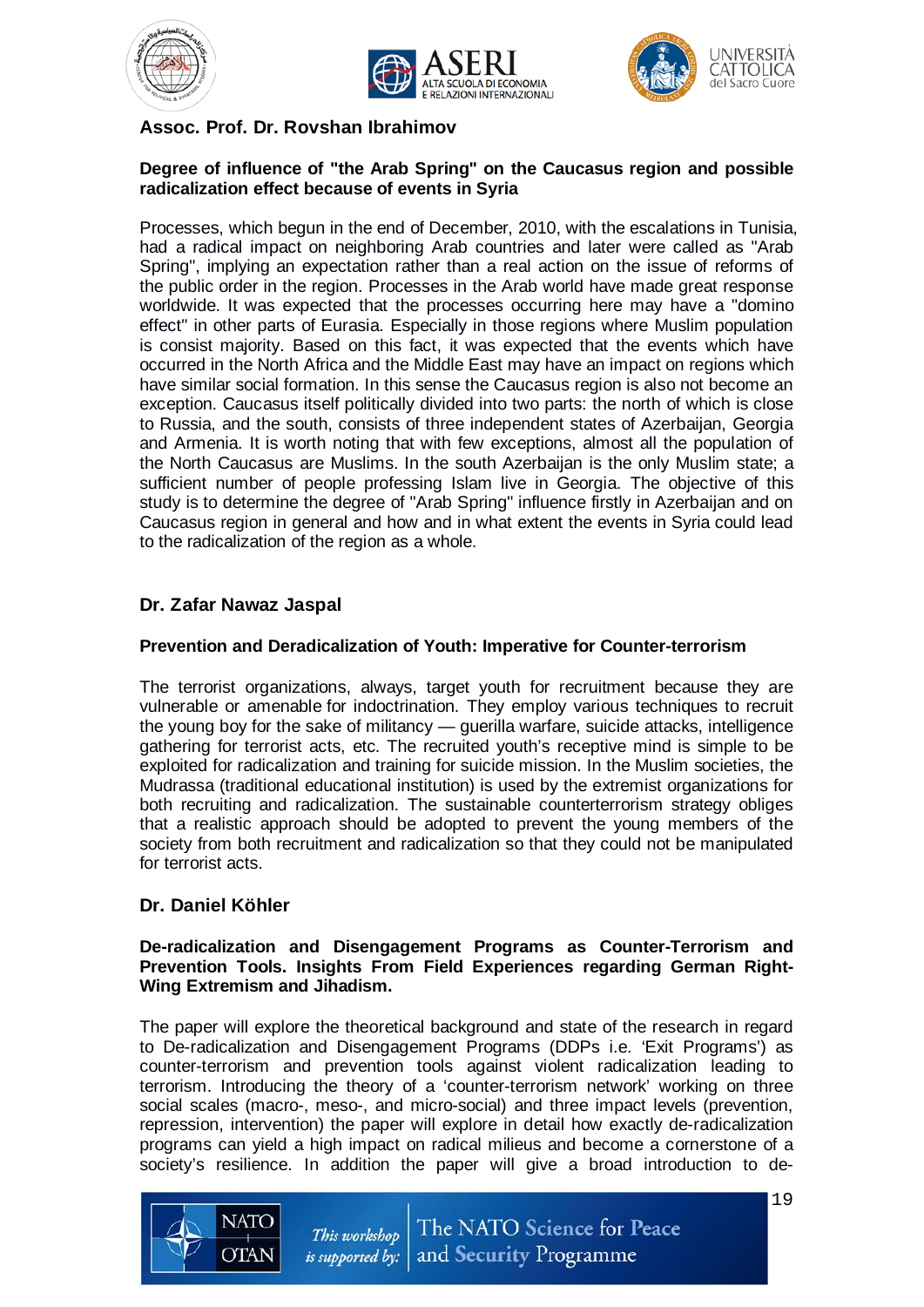





UNIVERSITÀ CATTOLICA

radicalization studies and an overview of relevant research in the field. Case studies and insights from two of the world's most successful programs will show how the theory might work in practice: EXIT-Germany (counselling highly radicalized individuals wanting to leave the German extreme right-wing scene) and HAYAT (a German family counselling program for the relatives of Jihadists and Foreign Fighters, as well as of individuals on the path of non-violent radicalization). Both programs have been running for some time (EXIT since 2000 and HAYAT since 2011) and have yielded an enormous amount of primary data on the practice of de-radicalization and the impact these programs can have on highly radical milieus. As both programs were initially designed as non-state actor counter-terrorism programs the paper will compare the practical insights derived from these two programs in light of the 'counterterrorism network' theory. The paper will conclude with a summarizing theory of deradicalization programs as counter-terrorism and prevention tools and how these programs can be set-up effectively in order to achieve this end.

#### **Mr. Yani Kozaliev**

#### **Intelgence and counter violent radicalization in the Bakans. National perspectives: A case study of "Al Wakf al Islami"**

Historical review of the process triggering the acts of Islamic radicalization and extreme behavior on that base – Balkans and Bulgaria in particular. War conflicts in the western part of the peninsula and the role of Islamic NGO`s - propaganda and huge financing. Current aspects of violent radicalization among the young Muslims in Bulgaria. Target groups – people whit lack of religious and national self identity. The court case of illegal local organization "Al Wakf al Islami". The juridical point of view and available evidence. Countering violent radicalization – low enforcement measures and moderate Islamic factors /spiritual leaders and official religious institutions/.

## **Prof. Alexandre Kukhianidze**

#### **Russians and 'Persons of Caucasian Nationality': Radicalism and Extremism on Social Media.**

Many political writers believed that the soviet collapse will lead to a new wave of democratization in December 1991. Instead, Russia and most of the former soviet republics have been in a state of profound political, economic, social, and moral crisis. Armed conflicts, increasing radical nationalism, extremism, organized crime and corruption followed attempts to create new nation-states. Five out of six armed conflicts in the former soviet republics occurred in the Caucasus region. The article analyzes the processes of sustainable confrontation between Russian radical nationalists and the so-called 'persons of Caucasian nationality,' and how they are reflected in the social media. The author makes conclusion that this process is only a part of a growing confrontation between increasingly nationalistic forces in Russia and the West.

## **Prof. Farhad Mehdiyev**

#### **Young salafi fighters in Syrian opposition : al-Kaeda traces?**

Syrian war changed its appearance during last 2 years: Free Syrian Army diminished and organizations like ISIS took over opposition block in war with Asad and other rebel



20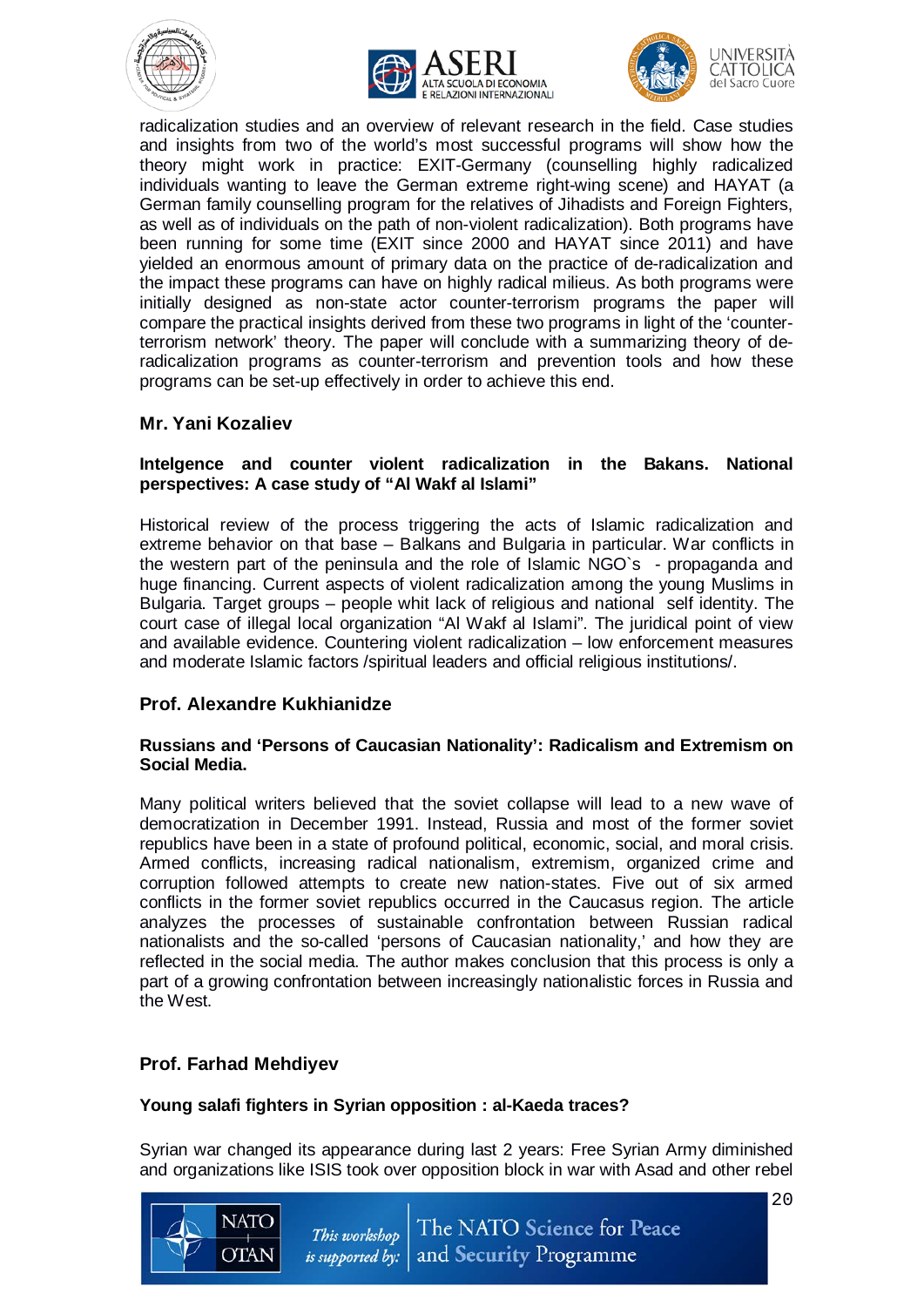





groups.

But the biggest difference between ISIS and FSA is that the first represents radical Islamic groups while FSA regarded as moderate sunni organization.

Important point is that international jihadists join ISIS and no other rebel group. The most of those jihadist persons under 30 years old. Considering that Asad represents the alavits and Hizbollah the shia groups, anti – Asad opposition is sunni and the ISIS is the most radical anti-Asad coalition, primarily consisted from salafits.

İt is important what is the influence of Al-Kaida within ISIS and international jihadists who fight in Syrian war. Security threat in this issue is hidden under probability of participation of the jihadist in the other conflicts over the world and their possible involvement in terrorist acts in different countries over the world. So the security concerns here require tracing all jihadists during the conflict and their movements.

## **Ms. Eman Ragab**

#### **Challenges of Countering terrorism in the Middle East after the Arab Revolutions:**

This paper argues that terrorism as a threat to national security in the Middle East since the Arab revolutions, witnessed transformations that raises many challenges of countering it regionally as well as nationally. Terrorism strategies adopted by terrorist organizations in the Middle East in post Arab revolutions era, and the type of individuals recruited by these organizations are not the same as those were active in the region during the 1990s, which triggers new wave of terrorism in the region.

In this context, this paper is examining two main challenges in countering this new wave terrorism in the Middle East. First is the absence of a shared perception f terrorism as a threat to national security between regional powers in the Middle East. The definition of terrorism is still debatable, due to the intersections between terrorism, extremism, jihadism and the violent opposition especially in countries going through complicated transitional periods like Egypt , Bahrain, Yemen and Syria. Second, militarization of countering terrorism, versus social eradication of terrorism is still dividing the countries in the regions, which make it difficult to have effective regional mechanisms to fight terrorism.

# **Dr. Alex Schmid**

#### **Terrorism Prevention: What Is in Our Toolbox? Insights on the Causes of Radicalisation and Avenues for Countering Violent Extremism**

Prevention has been the stepchild of countering terrorism. However, our toolbox is not empty and we can borrow from crime prevention, conflict prevention and other types of social and political interventions into the activities of social movements and their more destructive splinter groups. The focus of the paper is on vulnerable young Muslims (and converts to Islamism) in Western diasporas. We can compare their often difficult and uncertain life situations with the one of successful mainstream youth. In general, young people need (i) responsible parents and intact families, (ii) affordable quality education to provide them with skills and develop their talents. Youth also needs (iii) challenging extra-curricular activities, (iv) formal and informal opportunities to engage with the opposite sex, (v) cultural exchanges to learn about other ways of life, (vi) religious guidance and, by the time they are leaving school, they need (vii) fulfilling

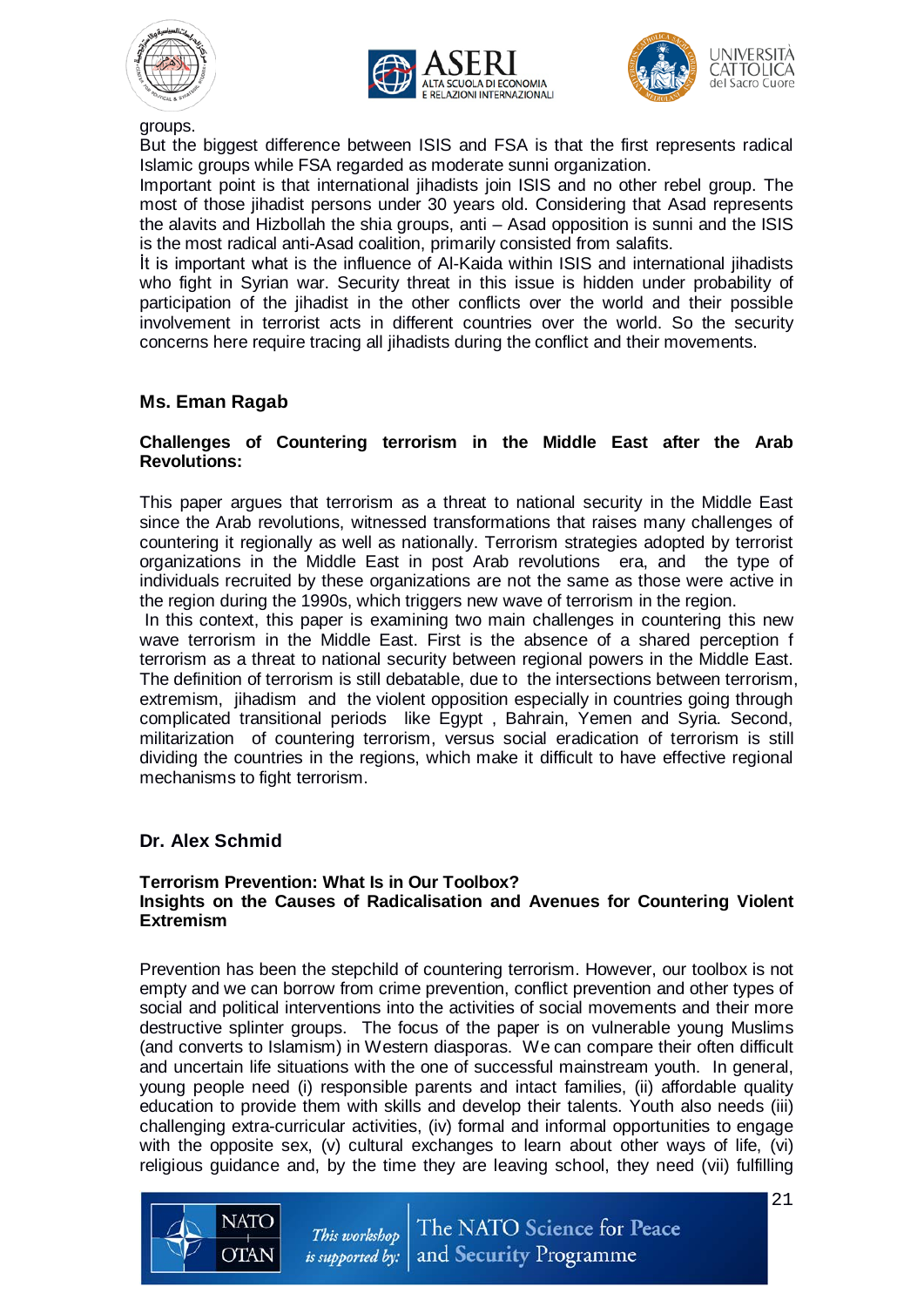





jobs. The extent to which governments, civil society and local communities can provide all this varies greatly in European societies and among their Muslim diasporas. Failure to provide young people with the essential elements for successful positive identity formation may result in (i) emigration to other countries where more opportunities exist, (ii) escape into the virtual world of the internet, (iii) depression and other mental health problems, (iv) drug and alcohol abuse, (v) the formation of youth gangs involved in crime, (vi) joining religious sects, or (vii) becoming part of militant extremist groups espousing terrorism at home or abroad. The paper will review the repertoire of possible interventions, especially on the community level, to prevent radicalisation and counter violent extremism.

# **Prof. Mark Sedgwick**

#### **Radicalisation and counter-radicalisation among Danish youth: An empirical study**

The paper reports a pioneering attempt to map radicalization across the entire territory of Denmark. The conclusion of this empirical study was that there were few if any radical milieus of any significance in Denmark, but that there were radical individuals, criminal milieus, and also political, religious and even educational organizations that could not in themselves be described as radical, but were associated with radical individuals. These conclusions might have important implications for counterradicalization policies, but have to be interpreted cautiously given the theoretical and methodological difficulties that the study encountered.

# **Dr. Louise Shelley**

## **Corruption and Youth's Recruitment into Violent Extremism**

Youth are vulnerable to recruitment into extremist groups which may commit terrorist acts when they inhabit environments with extremely high levels of corruption. This corruption includes both daily low-level corruption and the high level corruption that drains resources from countries and undermines the possibility of foreign direct investment. In the absence of possibilities for employment and in an environment of pervasive cynicism, youth are drawn into and can be recuited for extremist organizations. This phenomenon has been observed in many regions ranging from the Sahel, North Africa to the Middle East, Central Asia and Afghanistan and Pakistan. Terrorist groups often provide social services in an attempt to recruit youth who can subsequently be radicalized.

The centrality of corruption to the problem of youth reritment has not received the attention it deserves nor has been it been recognized for its galvanizing force in many regions oft he world. This paper will discuss its influence and the reasons it must be more central to the discussions of violent extremism.

## **PhD, Mehmet Alper Sozer**

#### **Groundwork against Violent Extremism in Turkey**

Turkey has been fighting against all sorts of violent extremism for over 40 years. Although there have been many lessons learnt, there is still a long path to wend in

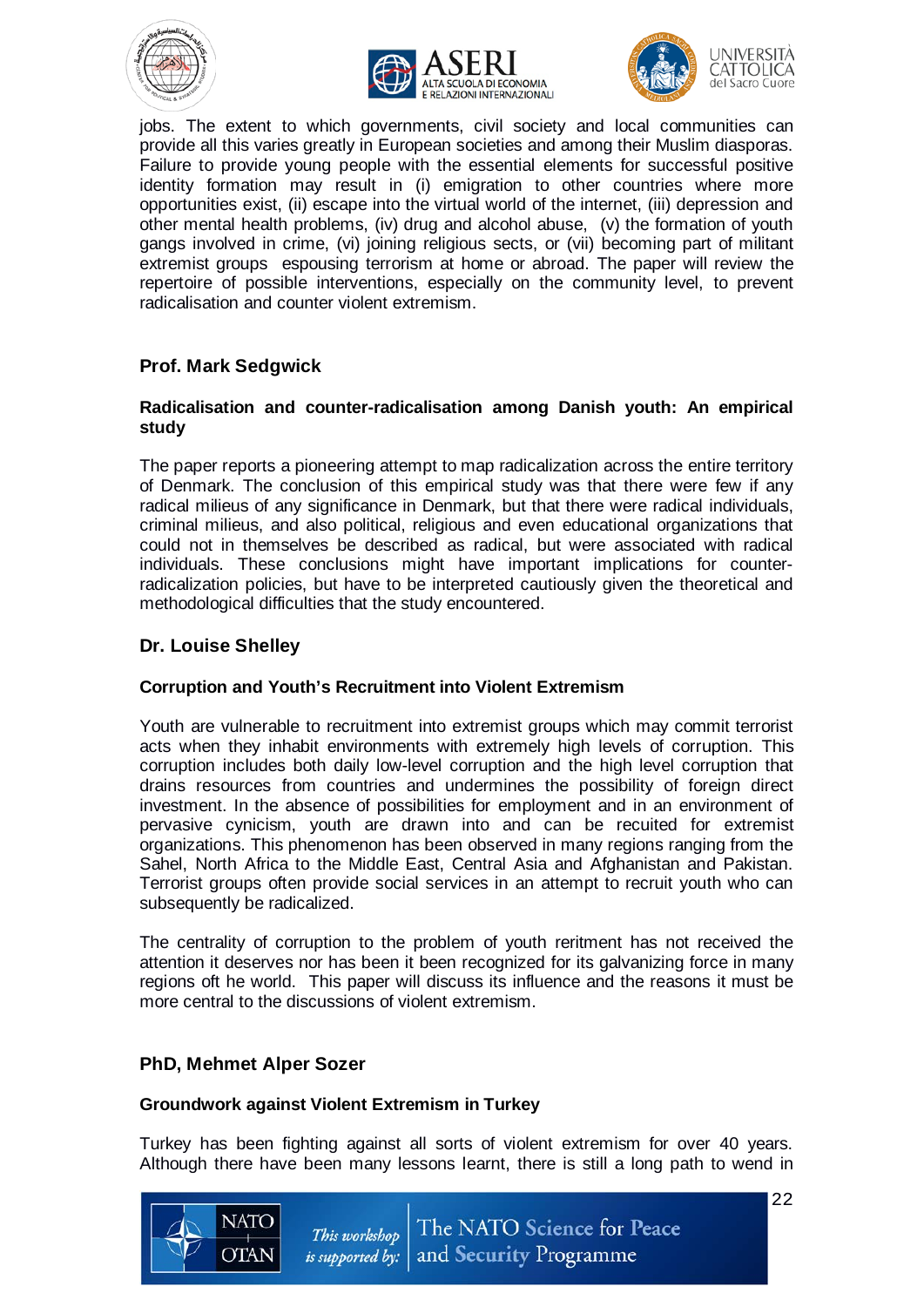







fighting against violent extremism. Turkey has recently taken a holistic approach to fight against terrorism that consists of several pillars. This paper attempts to present just one aspect of Turkey's preventive approach in fighting against violent extremism that leads to terrorism. Among several institutions, prevention efforts of Turkish National Police, one of the foremost leading agency that sparks other institutions' effort in countering terrorism, is presented in this paper. TNP has a ternary prevention strategy. Primary prevention targets the general public, secondary prevention targets risk groups, and tertiary prevention targets convicted offenders. This paper depicts each stage, and demonstrates their extent.

## **Mr. Ivo Veenkamp**

#### **International approaches to building youth resilience to violent extremism**

The focus of international and national strategies for countering terrorism in the past decade has shifted from using hard security measures alone to combat terrorism, to a more multi-sectoral and whole-of-society approach, now referred to as countering violent extremism (CVE). For example, multilateral organizations such as the United Nations are focusing on CVE through Pillar 1 of the UN Global Counter-Terrorism Strategy, which addresses "conditions conducive" to the spread of terrorism. This new approach is also apparent through the formation of the Global Counter-Terrorism Forum (GCTF) as a multilateral platform for addressing counter-terrorism issues, and the subsequent establishment of Hedayah, the International Center of Excellence for Countering Violent Extremism, as the first institution to solely focus its efforts in longterm, preventive measures to foster community resilience against violent extremism and terrorism. The CVE programs and policies that are emerging both out of the UN, the GCTF, Hedayah and the broader international community are based on an established, evidence-based methodology that 1) identifies root causes or push-andpull factors that lead to recruitment into violent extremism, and 2) designs interventions that specifically eliminating these root causes. This paper explores the international framework supporting the development and implementation of targeted interventions, specifically to minimize youth recruitment into violent extremism through three program areas: 1) CVE through formal institutions, 2) building community resilience through families and communities, and 3) CVE through sports, arts and cultural programs. This paper also describes the recent work by Hedayah and other international bodies in these three program areas, and recommends potential next steps and ways forward to make these programs more effective.

## **Dr. Alessandro Pepe**

#### **When the doors of the Hell are closing': dimension of the well-being and positive adjustment in a group of Palestinian children living under military and political violence.**

The care systems in developing countries are subjected to worldwide standard guidelines, in which the western voice is dominant over the local one. Palestinian children living under political and military violence are often labeled as affected by post-traumatic stress syndromes and other stress related psychiatric impairments. Otherwise, data emerging from the ground and clinical experience, show as these children despite the worsening environmental conditions they are living in, continue to show positive functioning in adjusting to trauma. We carried out a qualitative research with children from West Bank, Occupied Palestinian Territories. Thematic content analysis of written materials produced by 74 school aged children has been

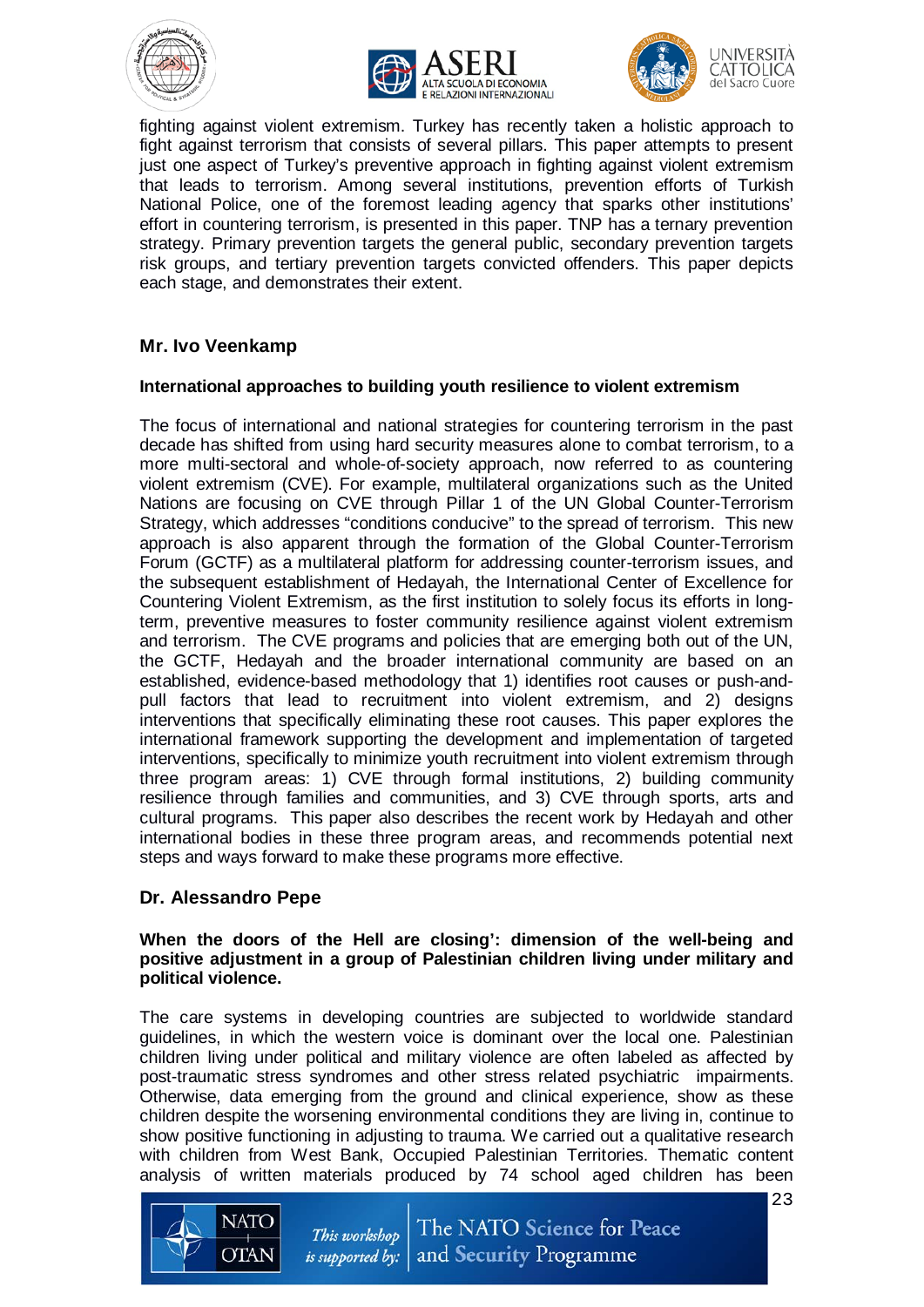





implemented. Our work aimed to emerge domains of wellbeing that contribute in helping children to cope with violence and insecurity. Personal, environmental, micro and macro-social factors emerged. Limitations and Implication for clinical and community work with children living under political and military threat are discussed.

# **Prof. Emilio C. Viano**

#### **Empowering the Community to Counter Violent Extremism: Balancing the Need for Control and the Need for Free Expression.**

Programs aimed at countering violent extremism address situations leading to radicalization into violent extremism with the final objective of depriving terrorist groups if new supporters and recruits.

Which strategies and tools governments and civil society organizations can utilize to oppose violent extremism diverge, depending on different conditions and settings.

However, interwoven through these approaches and efforts is the clear need to generate solutions that mean something and make sense and appeal to the intended audience being reached.

Moreover, regardless of the burgeoning significance of the Internet, the process of radicalization into violence still occurs especially at the local level, most frequently through face-to-face contact and recruiting.

Thus, this presentation will examine the engagement of the community in opposing violent extremism and especially in developing the tools needed to build trust within the community and involve it as a partner in the process of generating and initiating programs and interventions that represent community-rooted answers to local issues.

The goal of engaging the community is to increase consciousness and awareness of the danger of violent movements and extremists; give community members the tools they need; and empower them to mobilize and intervene. A quick review of "best practices" in this field, with an international flavor, will be provided.

Community engagement and community-oriented policing initiatives should be tactfully and carefully tailored to the local conditions and cultures, as well as every State's legal system, while also respecting international law. However, GCTF members have identified several non-binding good practices that can inform the CVE policies, approaches, and programs of GCTF members and others, as well as create a foundation for continued dialogue, collaboration and research among interested GCTF members and other interested stakeholders. GCTF members and non-members alike are encouraged to consider the following good practices, where appropriate, as they seek to strengthen existing or develop new programs or policies in this field.

These non-binding good practices were developed during and following two exchanges among CVE practitioners from GCTF members and non-members alike in Washington, DC in March 2013. They are not intended to be exhaustive. The GCTF's CVE Working Group may choose to expand or modify this list to take into account the experience of States' and other relevant CVE good practices in these fields.

• *Empower communities to develop a counter narrative to the violent extremist narrative and amplify the alternative message through all forms of media.*  Community engagement and community- oriented policing initiatives can take many forms, including engagement through TV, radio, and the Internet. Maximizing the ways in which one engages, targeting the message, and diversifying the content ensures that the message gets out to a broader audience. Furthermore, given that violent extremists use all these tools and more to recruit individuals, CVE initiatives should also use the same tools in order to counter the appeal. When engaged in CT efforts, traditional law enforcement has tended to focus its efforts on terrorists and their active



24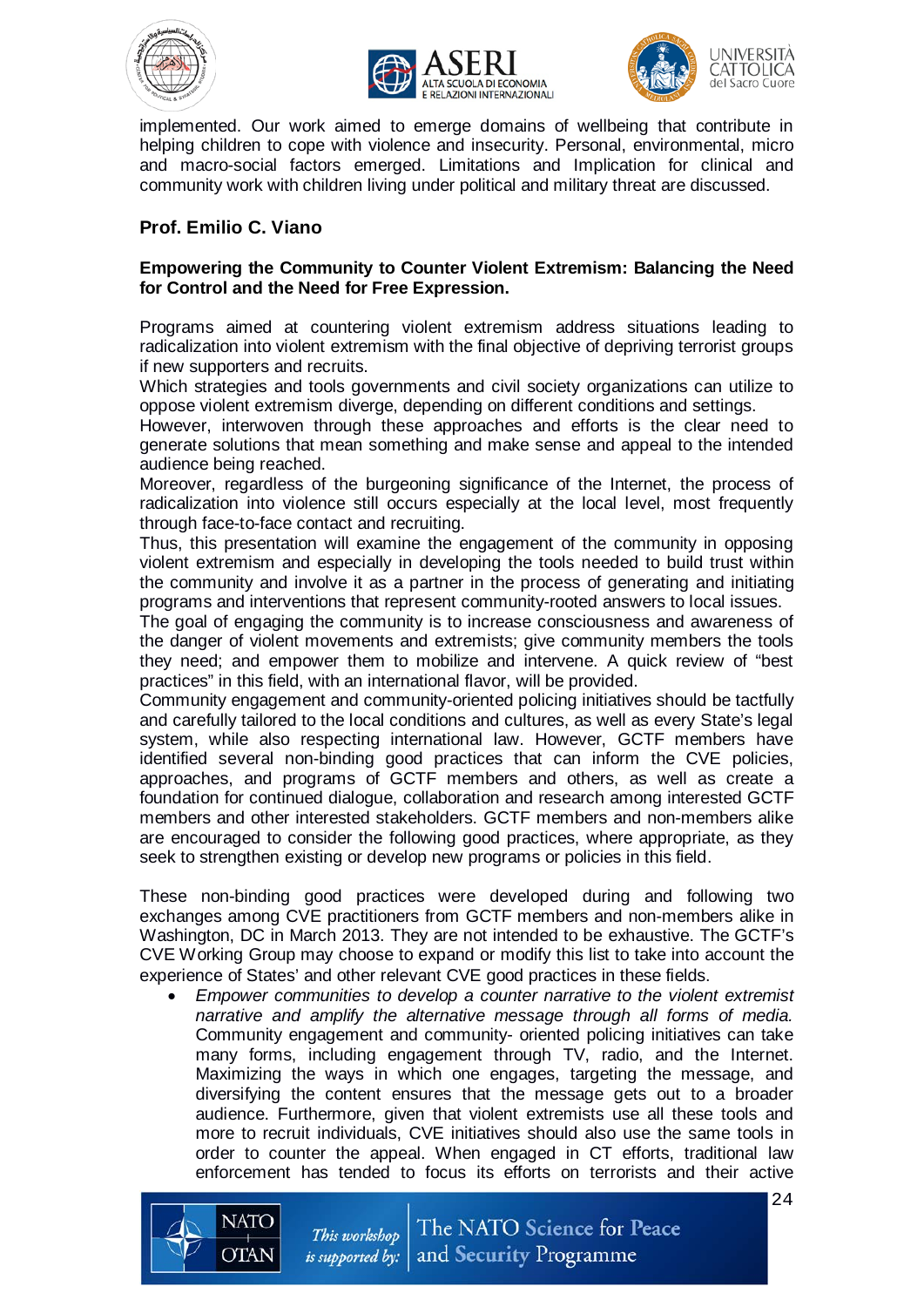





UNIVERSITA CATTOLICA

supporters. Terrorists, however, give great attention to their audience; that is how they recruit. In order to therefore counter radicalization to violence and recruitment most effectively, practitioners should work with local communities to highlight the specific locally persuasive counter-narratives that refute or negate the narrative advocating violence as the answer to perceptions of injustice inflicted on self, family or community. Using specific statistics on the non-feasibility of violence as an effective means to an end can help introduce doubt and counter the terrorist narrative.

• *Good Practice Number 9: Engage both former violent extremists and victims of terrorism to communicate counter narratives at both the local and national level.* Using formerly radicalized violent extremists can add legitimacy to the narrative that violence is not the answer. Former violent extremists who come from certain settings have innate credibility and can relate to at- risk youth who may be in similar situations as they once were. Victims of terrorism also have innate credibility because they are a testament to the violence, trauma, and suffering that terrorism can wreak. Community engagement and community-oriented policing efforts that involve former extremists or victims of terrorism carry the resonance needed to make an impactful statement.

## **Dr. Kamil Yılmaz**

## **Rethinking Radicalization within the Context of the Syrian Crisis**

This article examines the issue of radicalization into terrorist groups within the context of the Syrian crisis that started in March 2011. As the crisis entered into its third year, it is doubtless that many youngsters, Muslims and non-Muslims alike, have been radicalized and ended up in Syria to join the fight for or against the Syrian regime. Accordingly, many states, Europeans in particular, have started to be concerned about these individuals whom they dubbed as "foreign fighters" and spent enormous efforts to prevent "potential" harm coming from the returnees. Comparing the measures taken by various countries vis a vis "the foreign fighters", this article argues that spending too much time and effort on a 'probable' danger will be counterproductive, because such approach will most likely be perceived as 'egotistic' and lead to the radicalization of more youngsters who are in search of a venue to address their grievances.

## **Mr. Munir Zamir**

## **'Using Online Engagement to Counter-Radicalisation and Extremist Content'**

This presentation will explore the findings and key learning's from the first organised and systematic specialised online counter-extremism project. Fida Management, in partnership with Google Ideas and the Institute for Strategic Dialogue and as part of the EC's Radicalisation Awareness Network (RAN) produced a pilot online project aimed at tackling and countering the Al-Qaeda narrative with a specific conceptual and content strategy. The project, known as 'Abdullah-X' has completed the pilot phase and key findings will be presented at this workshop. These include; Key factors in creating relevant content, targeting strategy and demographic context, reactionary content versus pre-programmed content, narrative analysis and audience engagement, user retention and reaction, data analytics and key outcomes and lessons learnt. Up until the formation of this project the counter-narrative domain was essentially a conceptual debate. The results of this pilot provide not only a proof of concept but also

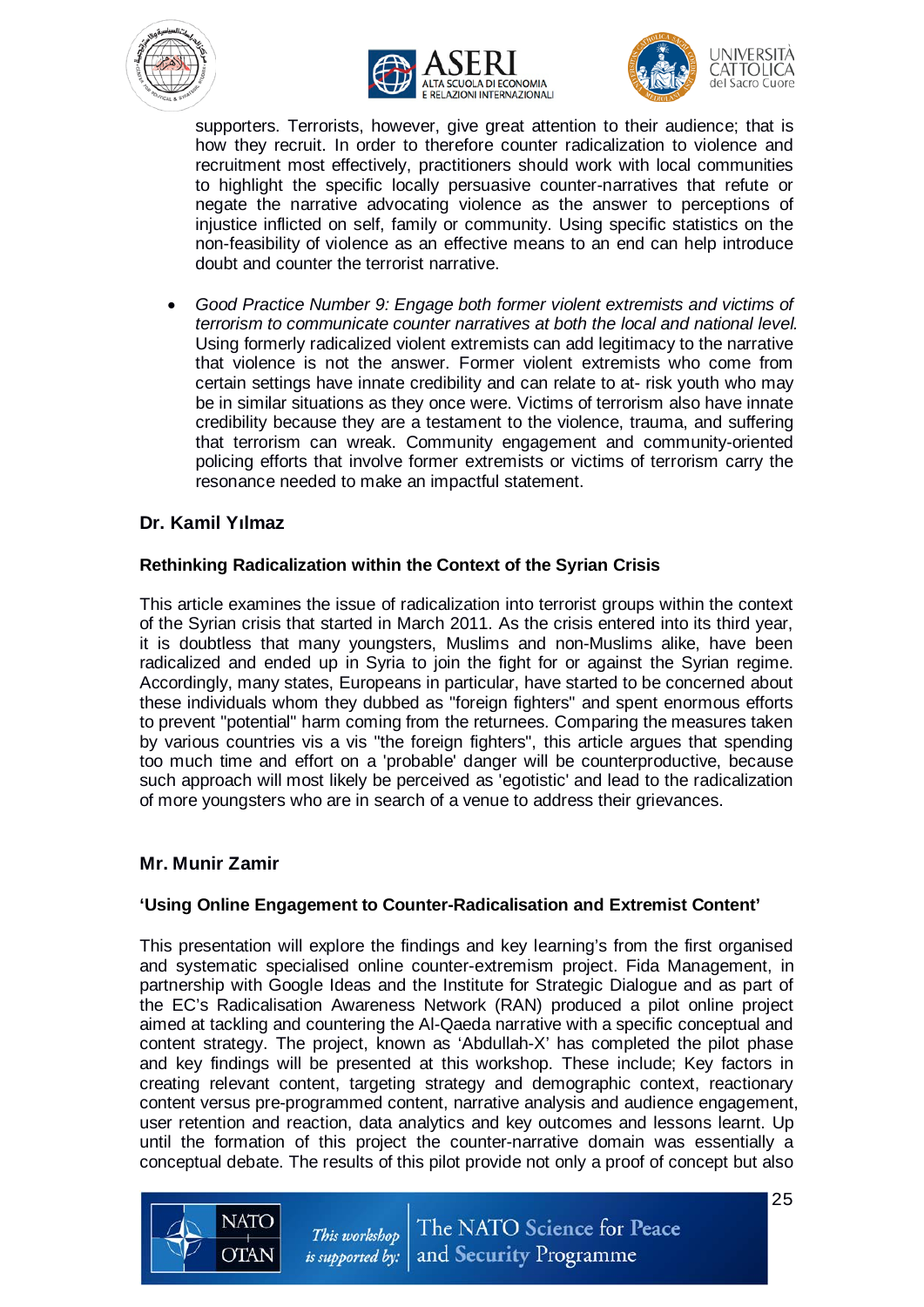





a foundation for good practice in how to use the online space effectively to counter extremism.

#### **Mr. Alessandro Burato**

#### **Crisis management & violent extremism: the neglected role of risk communication**

This paper focuses on the applicability of a crisis management model to issues such as violence, radicalization, extremism and terrorism. It is argued that, although criticized, the model would constitute a valid method to approach those topics. Nevertheless, it is fundamental to recognize the central role of risk communication as a "broadening" aspect, able to embrace different instances and thus guarantee an allcomprehensive scope of interest. However, in order to achieve such an objective, some barriers have to be demolished: in this paper the need for a common understanding of the characteristics of the phenomena in question, the role of risk perception and an higher consciousness about the potentialities of risk communication are the ones referred